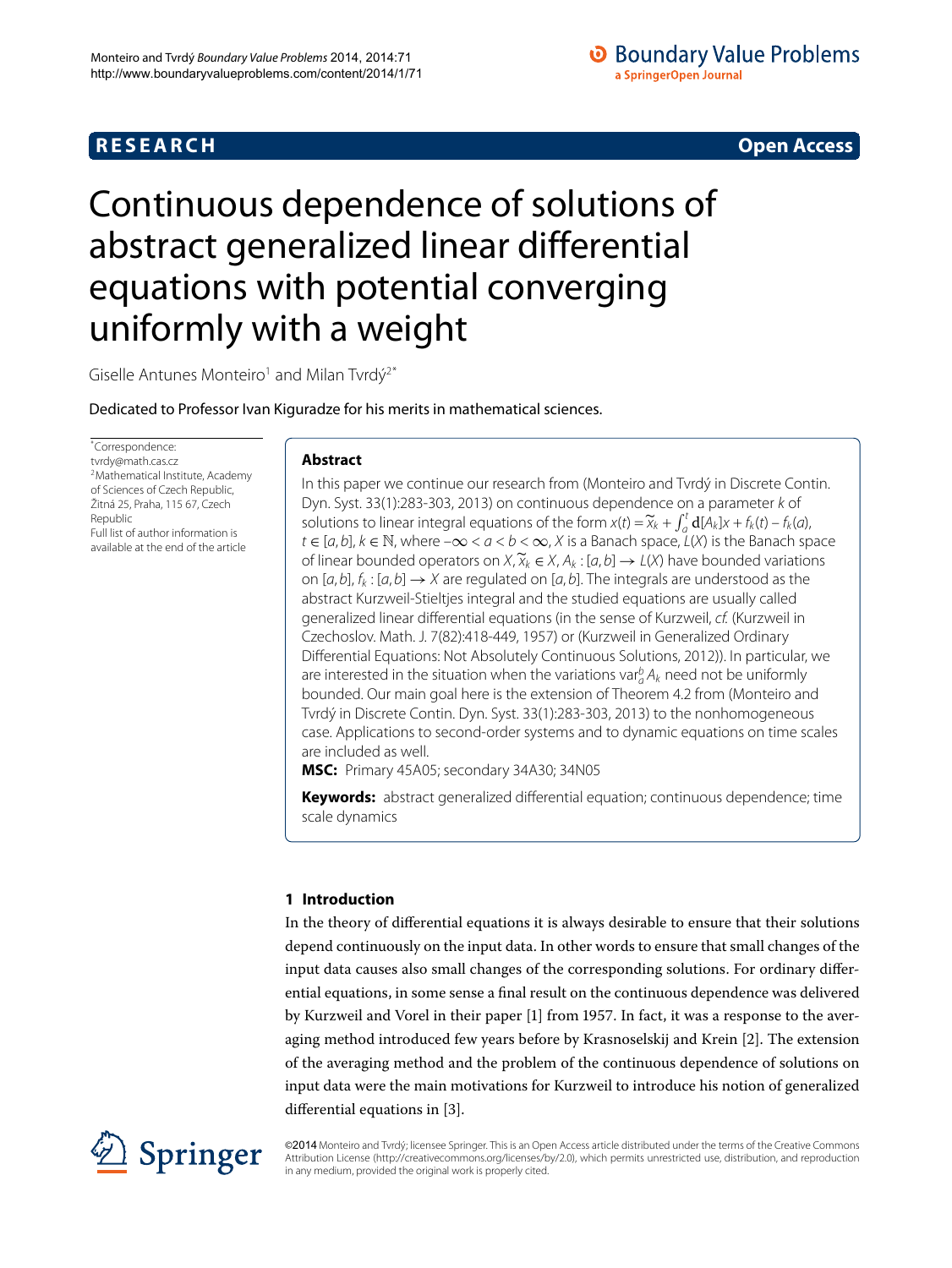By generalized linear differential equations we understand linear integral equations of the form

<span id="page-1-0"></span>
$$
x(t) = \widetilde{x} + \int_{a}^{t} d[A]x + f(t) - f(a),
$$
\n(1.1)

where  $-\infty < a < b < \infty$ , *X* is a Banach space, *L*(*X*) is the Banach space of linear bounded operators on *X*,  $\widetilde{x} \in X$ , *A* : [*a*, *b*]  $\rightarrow$  *L*(*X*) has bounded variation on [*a*, *b*], *f* : [*a*, *b*]  $\rightarrow$  *X* is regulated on [*a*, *b*] and the integrals are understood in the Kurzweil-Stieltjes sense. By a *solution* of (1[.](#page-1-0)1) we understand a function  $x$  : [ $a$ ,  $b$ ]  $\rightarrow$   $X$  such that  $\int_a^b$  d[A] $x$  exists and (1.1) is true for all  $t \in [a, b]$ .

For  $X = \mathbb{R}^m$ , such equations are special cases of equations introduced in 1957 by Kurzweil (see [3[\]](#page-16-4)) in connection with the advanced study of continuous dependence prop-erties of ordinary differential equations (see also [1[\]](#page-16-2)). In this connection, we want to highlight the recent monograph  $[4]$  bringing a new insight into the topic. Linear equations of the form (1.1) have been in the finite-dimensional case thoroughly treated by Schwabik, Tvrdý and Ashordia (see *e.g.* [\[](#page-16-8)5, 6] and [7]).

<span id="page-1-3"></span>Basic theory of the abstract Kurzweil-Stieltjes integral (called also abstract Perron-Stieltjes or simply gauge-Stieltjes integral) and generalized linear differential equations in a general Banach space has been established by Schwabik in a series of papers  $[8-10]$ written between 1996 and 2000. Some of the needed complements have been added in our paper [11[\]](#page-16-11).

Taking into account the closing remark in  $[9]$  $[9]$ , we can see that the following basic existence result is a particular case of  $[9,$  $[9,$  Proposition 2.10].

**Proposition 1.1** *Let*  $A : [a, b] \rightarrow L(X)$  *have a bounded variation on* [a, b]. *Then*, (1.1) *pos* $s$ esses a unique solution  $x$  on  $[a, b]$  for every  $\widetilde{x} \in X$  and every function  $f : [a, b] \to X$  regu*lated on* [*a*, *b*] *if and only if*

<span id="page-1-4"></span><span id="page-1-2"></span>
$$
\left[I_X - \Delta^{-}A(t)\right]^{-1} \in L(X) \quad \text{for all } t \in (a, b],\tag{1.2}
$$

*where*  $I_X$  *stands for the identity operator on X. In such a case x is regulated on* [a, b],  $x - f$ *has a bounded variation on* [*a*, *b*] *and*

<span id="page-1-1"></span>
$$
\|x(t)\|_{X} \le c_{A}\big(\|\widetilde{x}\|_{X} + 2\|f\|_{\infty}\big) \exp\big(c_{A} \operatorname{var}_{a}^{t} A\big), \quad t \in [a, b], \tag{1.3}
$$

 $where \ 0 < c_A := \sup_{t \in (a,b]} \|[I_X - \Delta^{-}A(t)]^{-1}\|_{L(X)} < \infty.$ 

Primarily we are concerned with the continuous dependence of solutions of generalized linear differential equations on a parameter. In particular, we assume that the given equation (1[.](#page-1-0)1) has a unique solution *x* for each *f* regulated on [*a*, *b*] and each  $\widetilde{x} \in X$  and we consider a sequence of equations depending on a parameter  $k \in \mathbb{N}$ ,

$$
x_k(t) = \widetilde{x}_k + \int_a^t d[A_k] x_k + f_k(t) - f_k(a), \qquad (1.4)
$$

where  $A_k$ :  $[a, b] \rightarrow L(X)$  have bounded variation on  $[a, b]$ ,  $f_k$ :  $[a, b] \rightarrow X$  are regulated on [*a*, *b*] and  $\widetilde{\mathbf{x}}_k$  ∈ *X* for *k* ∈ N. We are looking for conditions ensuring that (1.4) has a unique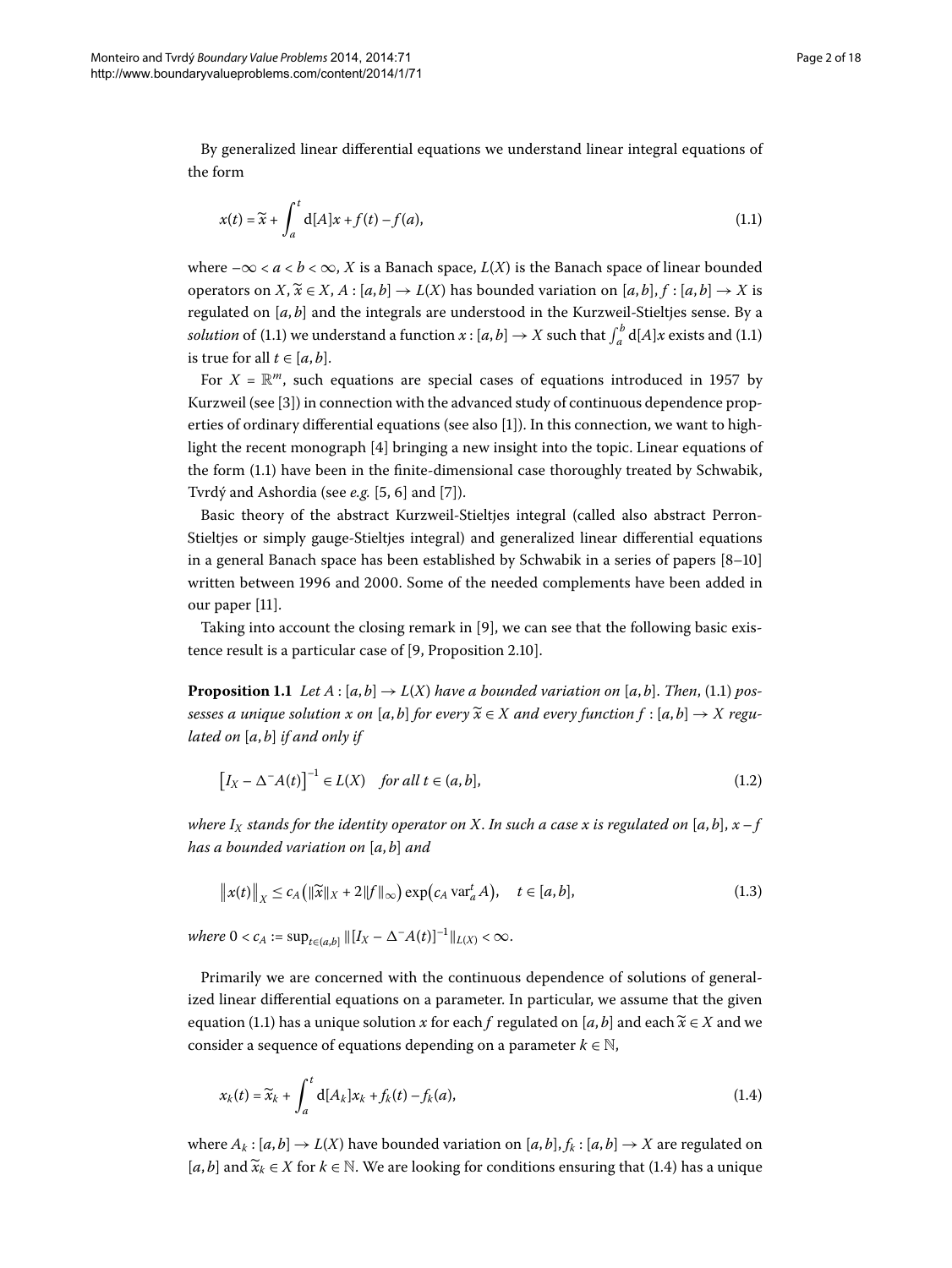solution  $x_k$  for each *k* large enough and the sequence  $\{x_k\}$  tends uniformly on [a, b] to x, *i.e.* 

<span id="page-2-4"></span><span id="page-2-1"></span><span id="page-2-0"></span>
$$
\lim_{n \to \infty} \|x_k - x\|_{\infty} = 0. \tag{1.5}
$$

In [12[\]](#page-16-13) we proved the following two theorems. The first one deals with the case that the variations of  $A_k$  are uniformly bounded.

**Proposition 1.2** [12, Theorem 3.4] *Let*  $A, A_k : [a, b] \rightarrow L(X)$  *have bounded variation on*  $[a,b], f,f_k : [a,b] \to X$  be regulated on  $[a,b]$  and  $\widetilde{x}, \widetilde{x}_k \in X$  for  $k \in \mathbb{N}$ . *Furthermore*, *assume* (1[.](#page-1-2)2),

<span id="page-2-2"></span>
$$
\alpha^* := \sup_{k \in \mathbb{N}} \left( \text{var}_a^b A_k \right) < \infty,\tag{1.6}
$$

$$
\lim_{k \to \infty} \|A_k - A\|_{\infty} = 0,\tag{1.7}
$$

$$
\lim_{k \to \infty} \|f_k - f\|_{\infty} = 0,\tag{1.8}
$$

<span id="page-2-3"></span>
$$
\lim_{k \to \infty} \|\widetilde{x}_k - \widetilde{x}\|_X = 0. \tag{1.9}
$$

*Then* (1.1) *has a unique solution x on* [*a*, *b*]. *Furthermore*, *for each*  $k \in \mathbb{N}$  *sufficiently large there is a unique solution*  $x_k$  *on* [a, b] *to* (1[.](#page-1-1)4) *and* (1.5) *holds*.

The second result from  $[12]$  $[12]$ , inspired by Opial's paper  $[13]$ , concerns the situation when variations of  $A_k$  (1[.](#page-1-0)6) need not be uniformly bounded and (1.1) and (1.4) reduce to homogeneous equations.

**Proposition 1.3** [\[](#page-16-13)12, Theorem 4.2] *Let*  $A, A_k : [a, b] \rightarrow L(X)$  *have bounded variation on*  $[a,b]$  *and let*  $\widetilde{x}, \widetilde{x}_n \in X$  *for*  $k \in \mathbb{N}$ [.](#page-1-2) *Furthermore*, *assume* (1.2), (1.9) *and* 

$$
\lim_{k \to \infty} \left( 1 + \text{var}_a^b A_k \right) \| A_k - A \|_{\infty} = 0. \tag{1.10}
$$

*Then the equation*

$$
x(t) = \widetilde{x} + \int_{a}^{t} d[A]x, \quad t \in [a, b], \tag{1.11}
$$

<span id="page-2-5"></span>*has a unique solution x on* [ $a$ , $b$ ]. *Moreover*, *for each*  $k \in \mathbb{N}$  *sufficiently large*, *the equation* 

$$
x_k(t) = \widetilde{x}_k + \int_a^t \mathbf{d}[A_k] x_k \tag{1.12}
$$

*has a unique solution*  $x_k$  *on* [*a*, *b*] *and* (1[.](#page-2-0)5) *holds*.

Let us recall the following observation.

**Lemma 1.4** Let  $A, A_k : [a, b] \to L(X)$  have bounded variation on [a, b] and let (1.10) be *satisfied[.](#page-2-4) Then* (1.7) *is true as well.* 

*Proof* The proof follows from the obvious inequality

$$
||A_k - A||_{\infty} \le (1 + \operatorname{var}_a^b A_k) ||A_k - A||_{\infty} \quad \text{for all } k \in \mathbb{N}.
$$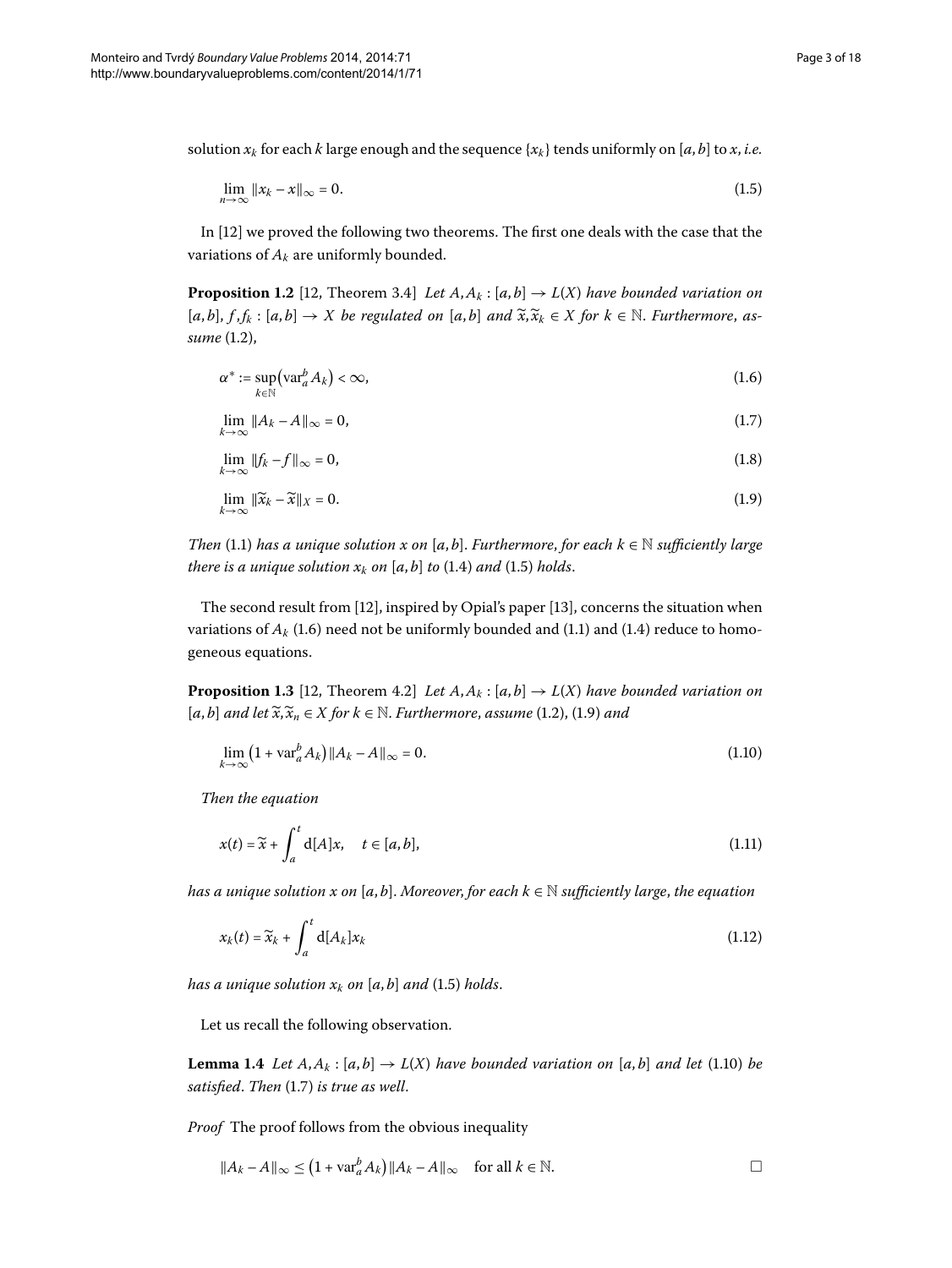The only known result  $(cf. [12, Corollary 4.4])$  $(cf. [12, Corollary 4.4])$  $(cf. [12, Corollary 4.4])$  concerning nonhomogeneous equations  $(1.1)$  $(1.1)$  $(1.1)$ ,  $(1.4)$  and the case when  $(1.6)$  is not satisfied requires that *X* is a finite-dimensional space. The aim of this paper is to fill this gap.

For a more detailed list of related references, see [12[\]](#page-16-13).

## **2 Preliminaries**

Throughout these notes *X* is a Banach space and  $L(X)$  is the Banach space of bounded linear operators on *X*. By  $\|\cdot\|_X$  we denote the norm in *X*. Similarly,  $\|\cdot\|_{L(X)}$  denotes the usual operator norm in *L*(*X*).

Assume that  $-\infty < a < b < \infty$  and [a, b] denotes the corresponding closed interval. A set *D* = { $\alpha_0, \alpha_1, \ldots, \alpha_{\nu(D)}$ } ⊂ [*a*, *b*] with  $\nu(D) \in \mathbb{N}$  is said to be a division of [*a*, *b*] if  $a = \alpha_0 < \alpha_1 <$  $\cdots < \alpha_{\nu(D)} = b$ . The set of all divisions of [*a*, *b*] is denoted by  $\mathcal{D}[a, b]$ .

A function  $f : [a, b] \rightarrow X$  is called a *finite step function* on  $[a, b]$  if there exists a division  $D = {\alpha_0, \alpha_1, \ldots, \alpha_{\nu(D)}}$  of [*a*, *b*] such that *f* is constant on every open interval ( $\alpha_{j-1}, \alpha_j$ ), *j* =  $1, 2, \ldots, \nu(D)$ .

For an arbitrary function  $f$  :  $[a, b] \to X$  we set  $||f||_{\infty} = \sup_{t \in [a, b]} ||f(t)||_X$  and

$$
\text{var}_{a}^{b} f = \sup_{D \in \mathcal{D}[a,b]} \sum_{j=1}^{\nu(D)} \left\| f(\alpha_j) - f(\alpha_{j-1}) \right\|_{X}
$$

is the variation of  $f$  over  $[a, b]$ . If var $_a^b f < \infty$ , we say that  $f$  is a function *of bounded variation* on  $[a, b]$ . BV( $[a, b]$ , *X*) denotes the Banach space of functions  $f : [a, b] \rightarrow X$  of bounded variation on  $[a, b]$  equipped with the norm  $||f||_{BV} = ||f(a)||_X + \text{var}_a^b f$ .

The function  $f : [a, b] \rightarrow X$  is called *regulated* on [ $a, b$ ] if for each  $t \in [a, b)$  there is *f*(*t*+) ∈ *X* such that  $\lim_{s\to t+}$   $||f(s) - f(t+)||_X = 0$  and for each  $t \in (a, b]$  there is  $f(t-) \in X$ such that  $\lim_{s\to t^-} ||f(s) - f(t-)||_X = 0$ . By  $G([a, b], X)$  we denote the Banach space of regulated functions  $f : [a, b] \to X$  equipped with the norm  $||f||_{\infty}$ . For  $t \in [a, b)$ ,  $s \in (a, b]$  we put  $\Delta^+ f(t) = f(t+) - f(t)$  and  $\Delta^- f(s) = f(s) - f(s-)$ . Recall that  $BV([a, b], X) \subset G([a, b], X)$ *cf. e.g.* the assertion contained in Section 1.5 of [\[](#page-16-12)9].

In what follows, by an integral we mean the Kurzweil-Stieltjes integral. Let us recall its definition. As usual, a *partition* of  $[a, b]$  is a tagged system, *i.e.*, a couple  $P = (D, \xi)$ where  $D = {\alpha_0, \alpha_1, ..., \alpha_{\nu(D)}} \in D[a, b], \xi = (\xi_1, ..., \xi_{\nu(D)}) \in [a, b]^{\nu(D)}$  and  $\alpha_{j-1} \leq \xi_j \leq \alpha_j$  holds for  $j = 1, 2, ..., \nu(D)$ . Furthermore, any positive function  $\delta : [a, b] \rightarrow (0, \infty)$  is called a *gauge* on [*a*, *b*]. Given a gauge  $\delta$  on [*a*, *b*], the partition *P* is called  $\delta$ -*fine* if  $[\alpha_{i-1}, \alpha_i] \subset$  $(\xi_i - \delta(\xi_i), \xi_i + \delta(\xi_i))$  holds for all  $j = 1, 2, ..., \nu(D)$ . We remark that for an arbitrary gauge *δ* on [ $a$ ,  $b$ ] there always exists a *δ*-fine partition of [ $a$ ,  $b$ ]. It is stated by the Cousin lemma (see *e.g.* [\[](#page-16-6)5, Lemma 1.4]).

For given functions  $F : [a, b] \to L(X)$  and  $g : [a, b] \to X$  and a partition  $P = (D, \xi)$  of  $[a, b]$ , where *D* = { $α_0$ ,  $α_1$ ,...,  $α_{ν(D)}$ },  $ξ$  = { $ξ_1$ ,...,  $ξ_{ν(D)}$ }, we define

$$
S(\mathrm{d}F,g,P)=\sum_{j=1}^{\nu(D)}[F(\alpha_j)-F(\alpha_{j-1})]g(\xi_j).
$$

We say that *J* ∈ *X* is the Kurzweil-Stieltjes integral (or shortly KS-integral) of *g* with respect to *F* on [*a*, *b*] and denote  $J = \int_{a}^{b} d[F]g$  if for every  $\varepsilon > 0$  there exists a gauge  $\delta$  on [*a*, *b*] such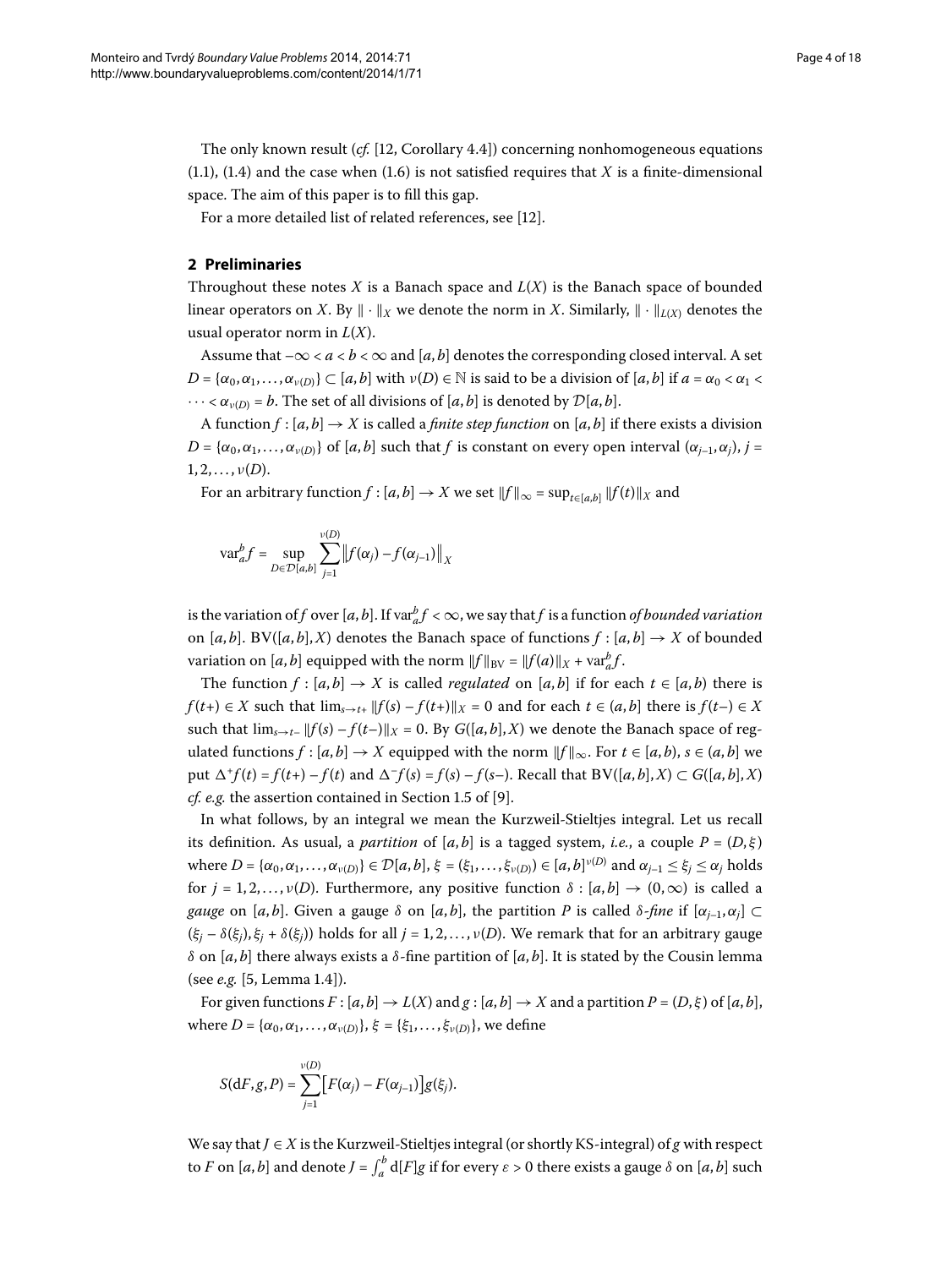that

$$
||S(dF, g, P) - J||_X < \varepsilon
$$
 for all  $\delta$ -fine partitions *P* of [*a*, *b*].

<span id="page-4-3"></span>Analogously, we define the integral  $\int_a^b F d[g]$  using sums of the form

$$
S(F, dg, P) = \sum_{j=1}^{\nu(D)} F(\xi_j) [g(\alpha_j) - g(\alpha_{j-1})].
$$

Some basic estimates for the KS-integrals are summarized in the following proposition. For the proofs, see  $[12,$  $[12,$  Proposition 2.1] and  $[11,$  Lemma 2.2].

**Proposition 2.1** Let  $F$  :  $[a,b] \rightarrow L(X)$  and  $g$  :  $[a,b] \rightarrow X$ . (i) *If*  $F \in BV([a, b], L(X))$  and  $g \in G([a, b], X)$ , then  $\int_a^b d[F]g$  exists and

$$
\left\| \int_a^b \mathrm{d}[F] g \right\|_X \leq \left( \mathrm{var}_a^b F \right) \| g \|_{\infty}.
$$

(ii) *If*  $F \in G([a, b], L(X))$  and  $g \in BV([a, b], X)$ , then  $\int_a^b d[F]g$  exists and

<span id="page-4-0"></span>
$$
\left\| \int_a^b \mathrm{d}[F] g \right\|_X \leq 2 \|F\|_\infty \|g\|_{\text{BV}}.
$$

<span id="page-4-4"></span>For more details concerning the abstract KS-integration and further references, see [\[](#page-16-9)8-10[,](#page-16-10) 14] and [11].

## **3 Main result**

Our main result is based on the following lemma which is an analog of the assertion for-mulated for ODEs by Kiguradze in [15[,](#page-16-16) Lemma 2.5]. Its variant was used also in the study of FDEs by Hakl, Lomtatidze and Stavrolaukis in [16, Lemma 3.5].

**Lemma 3.1** *Let*  $A, A_k \in BV([a, b], L(X))$  *for*  $k \in \mathbb{N}$  *and assume that* (1.2) *and* (1.10) *hold*. *Then there exist*  $r^* > 0$  *and*  $k_0 \in \mathbb{N}$  *such that* 

<span id="page-4-1"></span>
$$
||y||_{\infty} \le r^* \left( \left\| y(a) \right\|_X + (1 + \operatorname{var}_a^b A_k) \sup_{t \in [a,b]} \left\| y(t) - y(a) - \int_a^t \operatorname{d}[A_k] y \right\|_X \right)
$$
  
for all  $y \in G([a,b],X)$  and  $k \ge k_0$ . (3.1)

*Proof* Assume that (3.1) is not true, *i.e.* assume that for each  $n \in \mathbb{N}$  there are  $k_n \in \mathbb{N}$  and  $y_n \in G([a, b], X)$  such that

<span id="page-4-2"></span>
$$
\|y_n\|_{\infty} > n \bigg( \left\|y_n(a)\right\|_X + \big(1 + \text{var}_a^b A_{k_n}\big) \sup_{t \in [a,b]} \left\|y_n(t) - y_n(a) - \int_a^t \text{d}[A_{k_n}] y_n \right\|_X \bigg). \tag{3.2}
$$

We will prove that  $(3.2)$  $(3.2)$  $(3.2)$  leads to a contradiction. To this aim, first, rewrite inequality  $(3.2)$ as

$$
\frac{1}{n} > \|u_n(a)\|_X + (1 + \text{var}_a^b A_{k_n}) \sup_{t \in [a,b]} \|u_n(t) - u_n(a) - \int_a^t \text{d}[A_{k_n}] u_n\|_X, \tag{3.3}
$$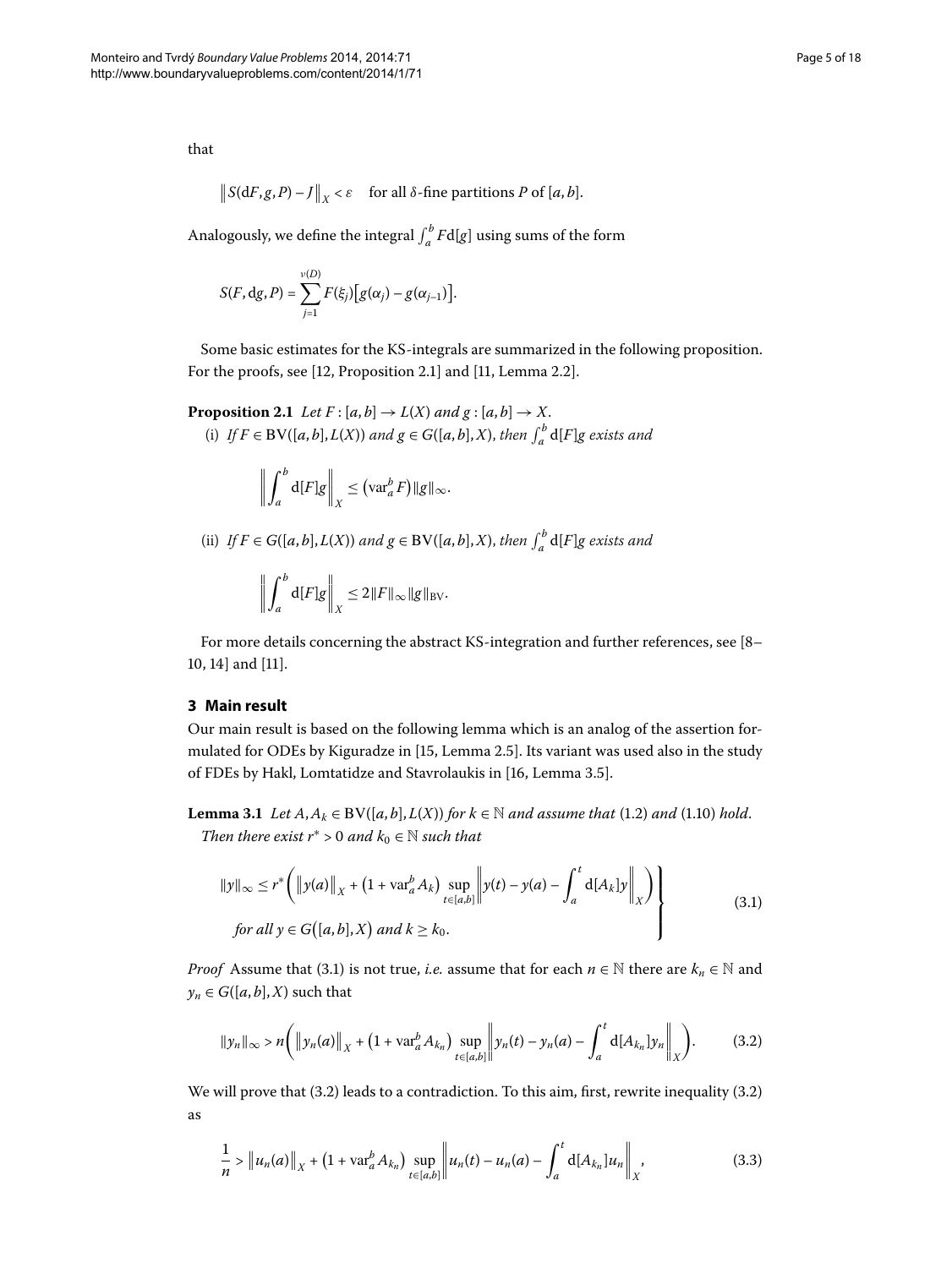where

<span id="page-5-6"></span><span id="page-5-0"></span>
$$
u_n(t) = \frac{y_n(t)}{\|y_n\|_{\infty}} \quad \text{for } t \in [a, b] \text{ and } n \in \mathbb{N}.
$$
 (3.4)

Then, by (3[.](#page-4-2)3) and (3.4) we can immediately see that  $||u_n(a)||_X < \frac{1}{n}$  for all  $n \in \mathbb{N}$ . Hence,

<span id="page-5-1"></span>
$$
\lim_{n \to \infty} \|u_n(a)\|_X = 0. \tag{3.5}
$$

Now, denote

<span id="page-5-2"></span>
$$
\nu_n(t) = u_n(t) - u_n(a) - \int_a^t \mathbf{d}[A_{k_n}] u_n \quad \text{for } t \in [a, b] \text{ and } n \in \mathbb{N}
$$
 (3.6)

and

<span id="page-5-4"></span>
$$
z_n(t) = u_n(t) - v_n(t) \quad \text{for } t \in [a, b] \text{ and } n \in \mathbb{N}.
$$
 (3.7)

By  $(3.3)$  we have

<span id="page-5-7"></span>
$$
\|v_n\|_{\infty} = \frac{1}{\|y_n\|_{\infty}} \left( \sup_{t \in [a,b]} \left\| y_n(t) - y_n(a) - \int_a^t \mathrm{d}[A_{k_n}] y_n \right\|_X \right) \right\}
$$
  

$$
< \frac{1}{n(1 + \mathrm{var}_a^b A_{k_n})} \le \frac{1}{n} \quad \text{for } n \in \mathbb{N},
$$
 (3.8)

and, in particular,

$$
\lim_{n \to \infty} ||v_n||_{\infty} = 0. \tag{3.9}
$$

Moreover, the equalities  $(3.6)$  $(3.6)$  $(3.6)$  and  $(3.7)$  yield

<span id="page-5-3"></span>
$$
z_n(t) = u_n(a) + \int_a^t d[A_{k_n}] u_n \quad \text{for } t \in [a, b] \text{ and } n \in \mathbb{N}.
$$

Consequently,  $z_n \in BV([a, b], X)$ ,

$$
z_n(a) = u_n(a) \quad \text{and} \quad ||z_n||_{BV} \le 1 + \text{var}_a^b A_{k_n} \quad \text{for } n \in \mathbb{N}.
$$

Now, let  $n \in \mathbb{N}$  be fixed. We have

<span id="page-5-5"></span>
$$
z_n(t) = z_n(a) + \int_a^t d[A_{k_n}] z_n + \int_a^t d[A_{k_n}] v_n
$$
  
=  $z_n(a) + \int_a^t d[A] z_n + \int_a^t d[A_{k_n} - A] z_n + \int_a^t d[A_{k_n}] v_n$  for  $t \in [a, b]$ ,

*i.e.*

$$
z_n(t) = z_n(a) + \int_a^t d[A]z_n + h_n(t) \quad \text{for } t \in [a, b],
$$
\n(3.11)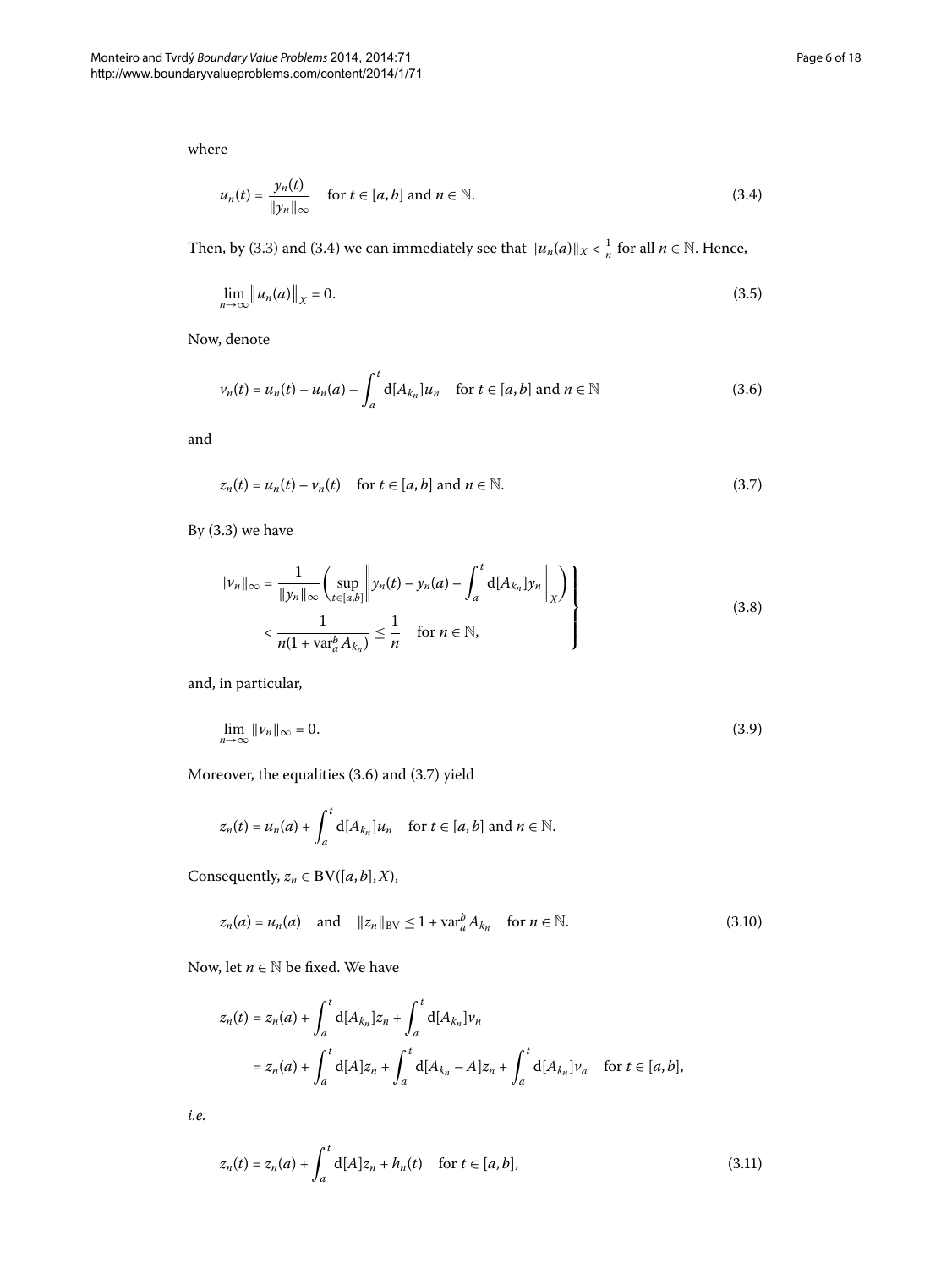where

<span id="page-6-0"></span>
$$
h_n(t) = \int_a^t d[A_{k_n} - A]z_n + \int_a^t d[A_{k_n}]v_n \quad \text{for } t \in [a, b].
$$
 (3.12)

We claim that

$$
\lim_{n \to \infty} \|h_n\|_{\infty} = 0. \tag{3.13}
$$

Indeed, by  $(3.10)$  $(3.10)$  $(3.10)$  and Proposition 2.1(ii) we have

<span id="page-6-1"></span>
$$
\sup_{t \in [a,b]} \left\| \int_a^t d[A_{k_n} - A] z_n \right\|_X \le 2 \|A_{k_n} - A\|_\infty \|z_n\|_{BV}
$$
  

$$
\le 2 \|A_{k_n} - A\|_\infty \left(1 + \text{var}_a^b A_{k_n}\right),
$$

wherefrom

$$
\lim_{n \to \infty} \sup_{t \in [a,b]} \left\| \int_a^t \mathrm{d} [A_{k_n} - A] z_n \right\|_X = 0 \tag{3.14}
$$

follows due to  $(1.10)$  $(1.10)$  $(1.10)$ . Moreover, using Proposition 2.1 $(i)$  and  $(3.8)$ , we get

<span id="page-6-2"></span>
$$
\sup_{t\in[a,b]}\left\|\int_a^t d[A_{k_n}]v_n\right\|_{\infty} \leq \left(\operatorname{var}_a^b A_{k_n}\right) \|v_n\|_{\infty} \leq \frac{1}{n} \frac{\operatorname{var}_a^b A_{k_n}}{(1+\operatorname{var}_a^b A_{k_n})} \leq \frac{1}{n}
$$

and, hence,

$$
\lim_{n \to \infty} \sup_{t \in [a,b]} \left\| \int_a^t \mathrm{d}[A_{k_n}] \nu_n \right\|_X = 0. \tag{3.15}
$$

Now,  $(3.13)$  follows immediately from  $(3.14)$  and  $(3.15)$ .

Finally, having in mind Proposition 1[.](#page-5-5)1 ( $cf.$  (1.3)) and (3.11), (3.5), and (3.13), we conclude that

$$
\lim_{n\to\infty}||z_n||_{\infty}\leq \lim_{n\to\infty}c_A(||z_n(a)||_{X}+2||h_n||_{\infty})\exp\big(c_A\operatorname{var}_a^b A\big)=0,
$$

<span id="page-6-4"></span>*i.e.*

<span id="page-6-3"></span>
$$
\lim_{n \to \infty} \|z_n\|_{\infty} = 0. \tag{3.16}
$$

This, together with (3.7) and (3.9), implies that  $\lim_{n\to\infty} ||u_n||_{\infty} = 0$ , which is impossible as  $||u_n||_{\infty}$  = 1 for all *n* ∈ N. The assertion of the lemma is true.  $□$ 

**Theorem 3.2** Let  $A, A_k \in BV([a, b], L(X)), f \in BV([a, b], X), f_k \in G([a, b], X)$  and  $\widetilde{x}, \widetilde{x}_k \in X$ *for*  $k \in \mathbb{N}$ [.](#page-2-2) *Assume* (1.2), (1.9), (1.10), and

$$
\lim_{k \to \infty} \left( 1 + \text{var}_a^b A_k \right) \left( \| f_k - f \|_{\infty} \right) = 0. \tag{3.17}
$$

*Then* (1.1) has a unique solution  $x \in BV([a, b], X)$  on  $[a, b]$ . *Moreover*, *for each*  $k \in \mathbb{N}$  suffi*ciently large*, (1.4) *has a unique solution*  $x_k \in G([a, b], X)$  *on* [a, *b*] *and* (1.5) *is true*.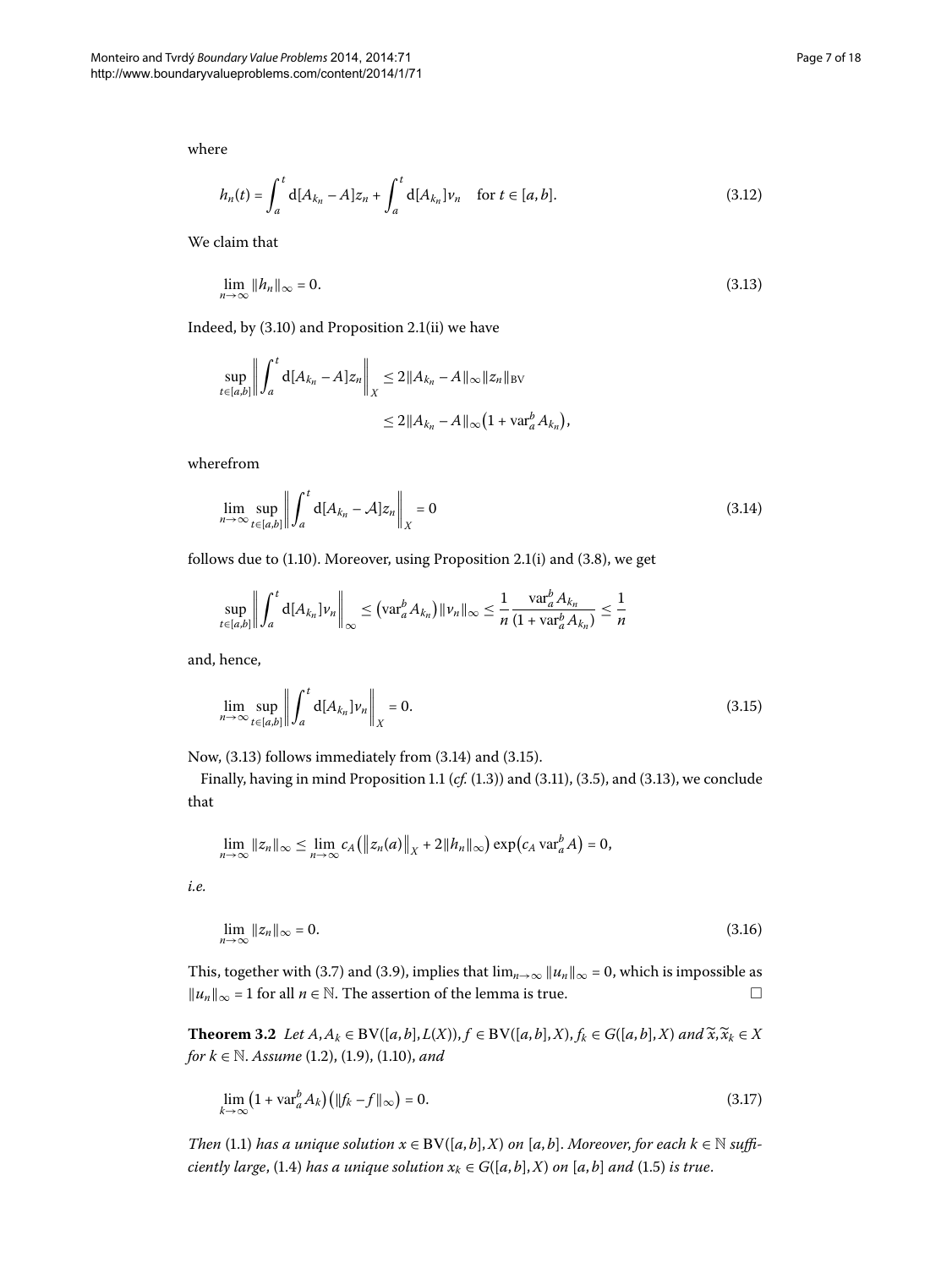*Proof* First, recall that, by Lemma 1[.](#page-2-3)4 our assumption (1.10) implies that (1.7) is true, as well. Therefore[,](#page-16-13) by [12, Lemma 4.2], there is  $k_0 \in \mathbb{N}$  such that

$$
\left[I_X - \Delta^{-}A_k(t)\right]^{-1} \in L(X) \quad \text{for all } t \in (a, b] \text{ and } k \ge k_0
$$

and (1[.](#page-1-3)4) has a unique solution  $x_k \in G([a, b], X)$  for each  $k \ge k_0$  (*cf.* Proposition 1.1). By Lemma 3[.](#page-4-4)1 we may choose  $k_0 \in \mathbb{N}$  and  $r^* \in (0, \infty)$  in such way that (3.1) holds.

Put  $u_k = x_k - x$  for  $k \geq k_0$ . Then  $u_k(a) = \widetilde{x}_k - \widetilde{x}$  and

$$
u_k(t) - \int_a^t d[A_k]u_k - (\widetilde{x}_k - \widetilde{x}) = \int_a^t d[A_k - A]x + (f_k(t) - f(t)) - (f_k(a) - f(a))
$$

for  $t \in [a, b]$  and  $k \ge k_0$ . Using (3.1) we deduce that the inequality

<span id="page-7-0"></span>
$$
||u_k||_{\infty} \leq r^* \big( ||\widetilde{x}_k - \widetilde{x}||_X + \big(1 + \text{var}_a^b A_k\big) \big(2||A_k - A||_{\infty} ||x||_{BV} + 2||f_k - f||_{\infty}\big)\big)
$$

holds for all  $k \geq k_0$ [.](#page-2-3) Thus, due to (1.9), (1.10) and (3.17), we have  $\lim_{k\to\infty} ||u_k||_{\infty} = 0$ , wherefrom  $(1.5)$  immediately follows. The proof of the theorem has been completed.  $\Box$ 

**Remark 3[.](#page-6-4)3** The proof of Theorem 3.2 could be substantially simplified and also extended to the case  $f \in G([a, b], X)$  if the following assertion was true.

*Let*  $A, A_k$  ∈ **B**V([ $a, b$ ],  $L(X)$ ) for  $k \in \mathbb{N}$  and

<span id="page-7-1"></span>
$$
\lim_{k \to \infty} (1 + \text{var}_a^b A_k) \|A_k - A\|_{\infty} = 0.
$$
\n(3.18)

*Then*

$$
\lim_{k \to \infty} \left( \sup_{t \in [a,b]} \left\| \int_a^t \mathrm{d}[A_k] f - \int_a^t \mathrm{d}[A] f \right\|_X \right) = 0 \tag{3.19}
$$

*holds for each*  $f \in G([a, b], X)$ .

Unfortunately, this is in general not true even in the scalar case as shown by the following example that was communicated to us by Ivo Vrkoč.

**Ex[a](#page-16-18)mple 3.4** Let  $[a, b] = [0, 1]$ . For  $k \in \mathbb{N}$  put<sup>a</sup>

<span id="page-7-2"></span>
$$
n_{k} = [k^{3/2}] + 1, \t\t \tau_{m,k} = \frac{1}{2^{n_{k} - m}} \text{ if } m \in \{0, 1, ..., n_{k}\},
$$
  
\n
$$
a_{0,k} = \frac{2^{n_{k}}}{k}(-1)^{n_{k}}, \t b_{0,k} = \frac{1}{k}(-1)^{n_{k} - 1},
$$
  
\n
$$
a_{m,k} = \frac{2^{n_{k} - m + 1}}{k}(-1)^{n_{k} - m}, \t b_{m,k} = \frac{3}{k}(-1)^{n_{k} - m + 1} \text{ if } m \in \{1, 2, ..., n_{k} - 1\}
$$

and define

$$
A_k(t) = \begin{cases} 0 & \text{if } t \in [0, \tau_{0,k}], \\ a_{m,k}t + b_{m,k} & \text{if } t \in [\tau_{m,k}, \tau_{m+1,k}] \text{ and } m \in \{0, 1, ..., n_k - 1\} \end{cases}
$$
(3.20)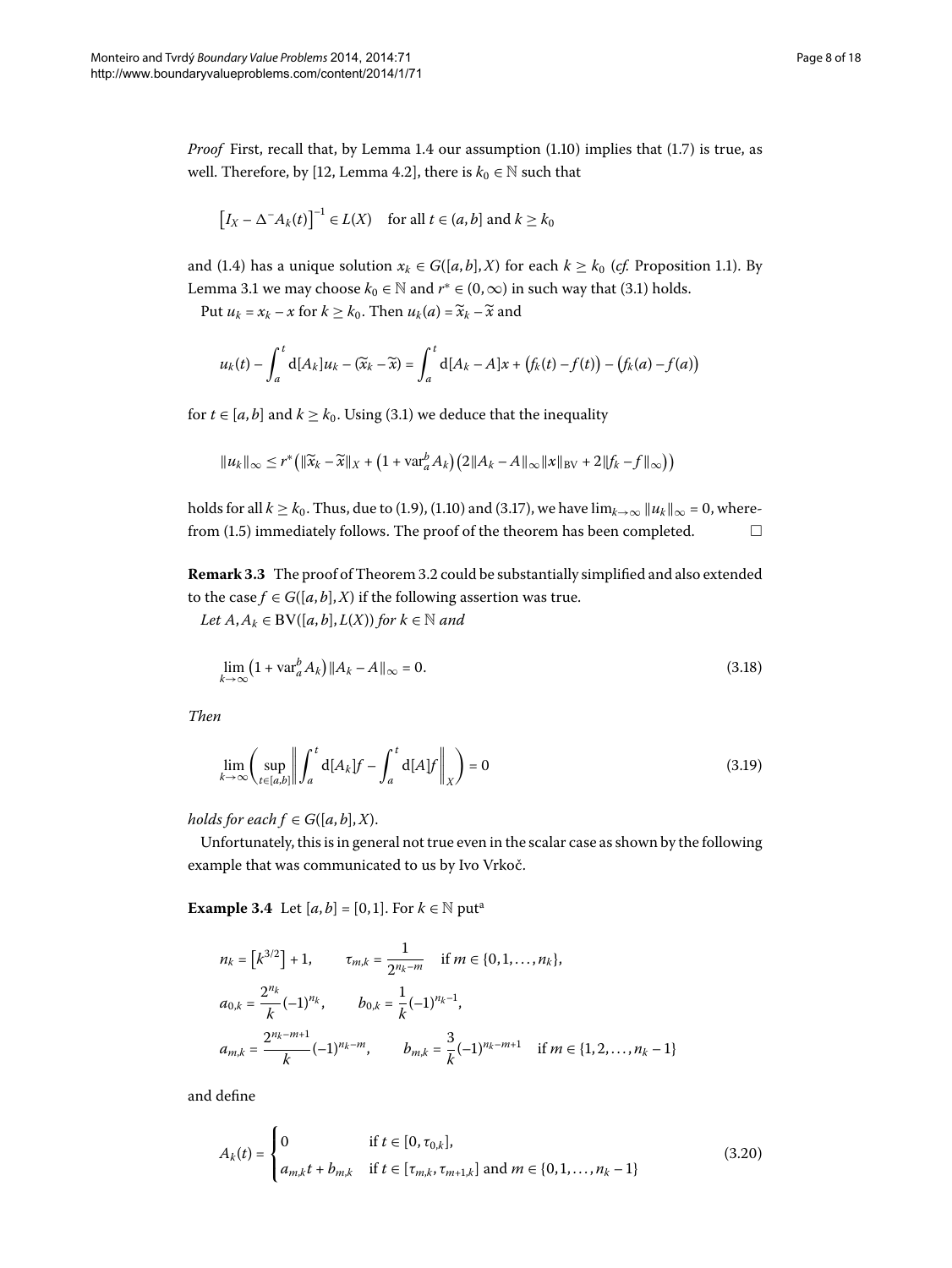and

$$
A(t) = 0 \quad \text{for } t \in [0,1].
$$

It is easy to verify that

$$
\text{var}_0^1 A_k \le \frac{1}{k} + \frac{2(n_k - 1)}{k} \le \frac{1}{k} + 2\sqrt{k} < \infty
$$

and

<span id="page-8-0"></span>
$$
(1 + \text{var}_0^1 A_k) \|A_k - A\|_{\infty} \le \left(1 + \frac{2n_k - 1}{k}\right) \frac{1}{k} \le \frac{1}{k} + \frac{2}{\sqrt{k}} + \frac{1}{k^2}
$$

for all  $k \in \mathbb{N}$ . In particular, (3.18) is true. However, if

<span id="page-8-3"></span>
$$
f(t) = \begin{cases} \frac{(-1)^n}{\sqrt[4]{n}} & \text{if } t \in (2^{-n}, 2^{-(n-1)}) \text{ for some } n \in \mathbb{N}, \\ 0 & \text{if } t = 0, \end{cases}
$$
 (3.21)

then *f* is regulated,  $var_0^1 f = \infty$  and (3[.](#page-7-1)19) is not valid since

<span id="page-8-1"></span>
$$
\int_0^1 d[A_k] f \ge \frac{2}{k} \sum_{m=1}^{n_k - 1} \frac{1}{\sqrt[4]{m}} > \frac{2}{k} \int_1^{n_k} \frac{1}{\sqrt[4]{t}} dt = \frac{8}{3k} (\sqrt[4]{(n_k)^3} - 1), \tag{3.22}
$$

where the right-hand side evidently tends to  $\infty$  for  $k \to \infty$ .

Moreover, the functions  $(3.20)$  and  $(3.21)$  provide us with the argument explaining that the condition *f* ∈ BV([*a*, *b*],*X*) in Theorem 3[.](#page-6-4)2 cannot be extended to *f* ∈ *G*([*a*, *b*],*X*). Indeed, consider the equations

<span id="page-8-2"></span>
$$
x(t) = \int_0^t d[A]x + f(t), \quad t \in [0,1]
$$
\n(3.23)

and

$$
x_k(t) = \int_0^t d[A_k] x_k + f_k(t), \quad t \in [0,1], k \in \mathbb{N},
$$
\n(3.24)

where  $f_k(t) = f(t)$  for  $t \in [0,1]$  and  $k \in \mathbb{N}$ . Obviously,  $x = f$  is a solution to (3.23) on [0,1] and, for any  $k \in \mathbb{N}$ , (3[.](#page-2-3)24) possesses a solution  $x_k$  on [0,1]. Furthermore, conditions (1.10) and (3.17) are satisfied. However, as we will see,  $x_k$  does not converge to  $x$ .

Let  $k \in \mathbb{N}$  be fixed[.](#page-8-2) It is not difficult to verify that the solution to (3.24) on [0,1] is given by

$$
x_k(t) = \begin{cases} f(t) & \text{if } t \in [0, \tau_{0,k}], \\ c_{m,k} \exp(a_{m,k}t) & \text{if } t \in (\tau_{m,k}, \tau_{m+1,k}] \text{ and } m \in \{0, 1, \dots, n_k - 1\}, \end{cases}
$$

where

$$
c_{0,k} = f(\tau_{1,k}) \exp(-a_{0,k} \tau_{0,k}) = f(\tau_{1,k}) \exp\left(\frac{1}{k}(-1)^{n_k+1}\right)
$$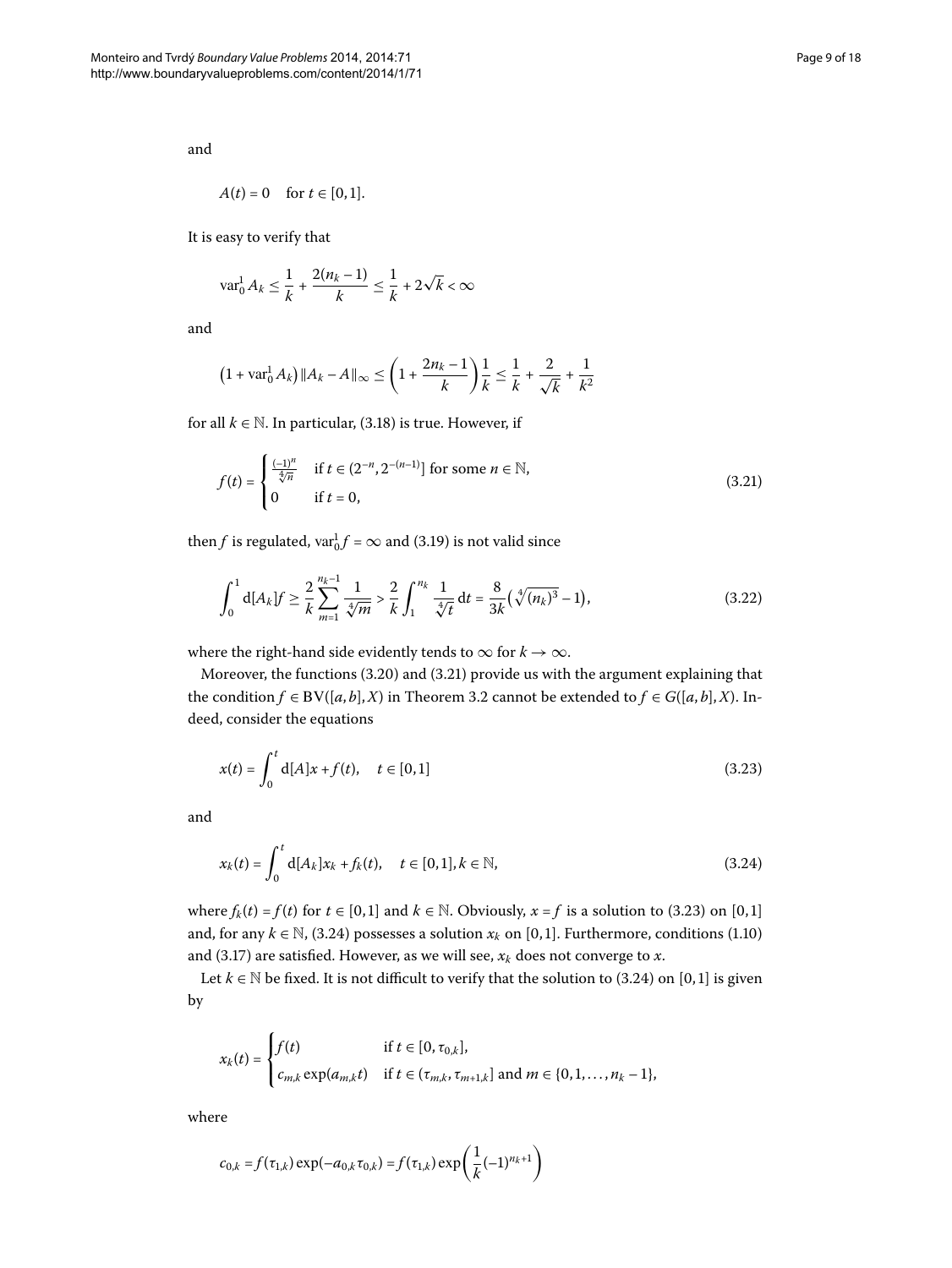and

$$
c_{m,k} = c_{m-1,k} \exp((a_{m-1,k} - a_{m,k})\tau_{m,k}) + (f(\tau_{m+1,k}) - f(\tau_{m,k})) \exp(-a_{m,k}\tau_{m,k})
$$

for  $m = 1, ..., n_k - 1$ . Furthermore, since

$$
(a_{0,k} - a_{1,k})\tau_{1,k} = \frac{4}{k}(-1)^{n_k}
$$
 and  $a_{1,k}\tau_{1,k} = -\frac{2}{k}(-1)^{n_k}$ ,

we have

$$
c_{1,k}=c_{0,k}\exp\bigg(\frac{4}{k}(-1)^{n_k}\bigg)+\big(f(\tau_{2,k})-f(\tau_{1,k})\big)\exp\bigg(\frac{2}{k}(-1)^{n_k}\bigg).
$$

Similarly, for  $m = 2, 3, ..., n_k - 1$  we have

$$
(a_{m-1,k} - a_{m,k})\tau_{m,k} = \frac{6}{k}(-1)^{n_k - m + 1}
$$
 and  $\tau_{m,k}a_{m,k} = \frac{2}{k}(-1)^{n_k - m}$ ,

and hence

$$
c_{m,k} = c_{m-1,k} \exp\left(\frac{6}{k}(-1)^{n_k - m + 1}\right) + (f(\tau_{m+1,k}) - f(\tau_{m,k})) \exp\left(\frac{2}{k}(-1)^{n_k - m + 1}\right).
$$

From these formulas we can deduce that

$$
c_{m,k} = \exp\left(\frac{2}{k}(-1)^{n_k+1}\right) \left(c_{0,k} + \sum_{j=2}^{m+1} (-1)^{j+1} f(\tau_{j,k})\right) + \exp\left(\frac{4}{k}(-1)^{n_k+1}\right) \sum_{j=1}^{m} (-1)^j f(\tau_{j,k})
$$

if  $m$  is even, while for  $m$  odd and  $m > 1$  we get

$$
\begin{aligned} c_{m,k} = \exp\biggl(\frac{4}{k}(-1)^{n_k}\biggr) \Biggl(c_{0,k} + \sum_{j=2}^m (-1)^{j+1} f(\tau_{j,k})\Biggr) \\ + \exp\biggl(\frac{2}{k}(-1)^{n_k}\biggr) \sum_{j=1}^{m+1} (-1)^j f(\tau_{j,k}). \end{aligned}
$$

In particular,  $x_k(1) = c_{n_k-1,k} \exp(-4/k)$  for  $k \in \mathbb{N}$ . Using the above relations and the definition of *f*, we get

$$
\begin{aligned} c_{n_k-1,k} = \exp\biggl(\frac{4}{k}\biggr) \Biggl(c_{0,k} + \sum_{j=2}^{n_k-1} (-1)^{j+1} \frac{(-1)^{n_k-j+1}}{\sqrt[4]{n_k-j+1}} \Biggr) \\ + \exp\biggl(\frac{2}{k}\biggr) \sum_{j=1}^{n_k} (-1)^j \frac{(-1)^{n_k-j+1}}{\sqrt[4]{n_k-j+1}} \end{aligned}
$$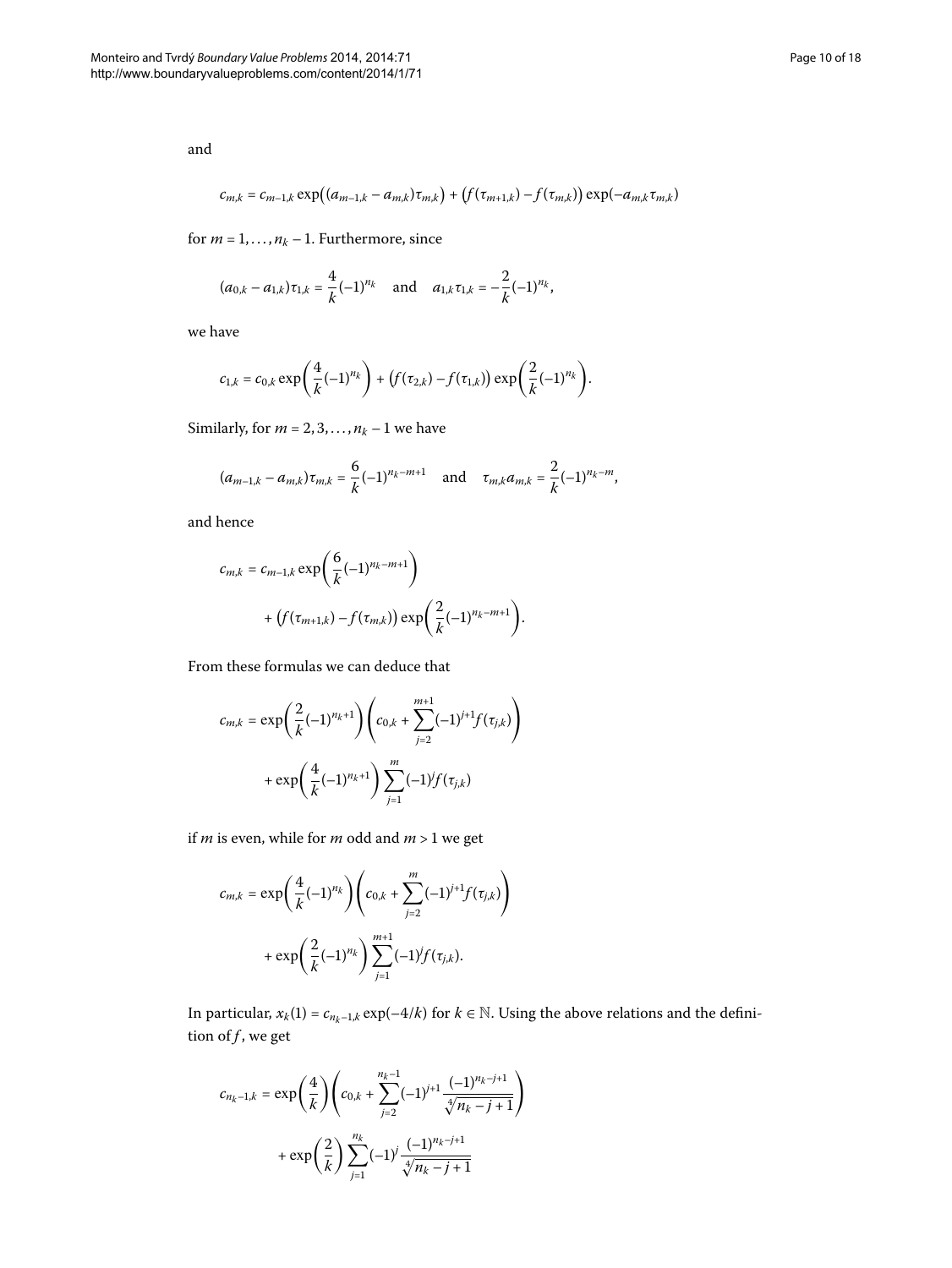$$
= \exp\left(\frac{4}{k}\right) \left(c_{0,k} + \sum_{m=2}^{n_k - 1} \frac{1}{\sqrt[4]{m}}\right) - \exp\left(\frac{2}{k}\right) \sum_{m=1}^{n_k} \frac{1}{\sqrt[4]{m}}
$$
  

$$
= \exp\left(\frac{2}{k}\right) \left(c_{0,k} \exp\left(\frac{2}{k}\right) - 1\right) + \exp\left(\frac{2}{k}\right) \left(\exp\left(\frac{2}{k}\right) - 1\right) \sum_{m=2}^{n_k - 1} \frac{1}{\sqrt[4]{m}}
$$
  

$$
- \exp\left(\frac{2}{k}\right) \frac{1}{\sqrt[4]{n_k}}
$$

if  $n_k$  is even, and

$$
c_{n_k-1,k} = \exp\left(\frac{2}{k}\right) \left(c_{0,k} - \sum_{m=1}^{n_k-1} \frac{1}{\sqrt[4]{m}}\right) + \exp\left(\frac{4}{k}\right) \sum_{m=2}^{n_k} \frac{1}{\sqrt[4]{m}}
$$
  
= 
$$
\exp\left(\frac{2}{k}\right) (c_{0,k} - 1) + \exp\left(\frac{2}{k}\right) \left(\exp\left(\frac{2}{k}\right) - 1\right) \sum_{m=2}^{n_k-1} \frac{1}{\sqrt[4]{m}} + \exp\left(\frac{4}{k}\right) \frac{1}{\sqrt[4]{n_k}}
$$

if  $n_k$  is odd.

Clearly,  $\lim_{k\to\infty} c_{0,k} = 0$ ,

$$
\lim_{k \to \infty} \exp\left(\frac{2}{k}\right) \left(c_{0,k} \exp\left(\frac{2}{k}\right) - 1\right) = \lim_{k \to \infty} \exp\left(\frac{2}{k}\right) (c_{0,k} - 1) = -1
$$

and

$$
\lim_{k \to \infty} \exp\left(\frac{2}{k}\right) \frac{1}{\sqrt[4]{n_k}} = \lim_{k \to \infty} \exp\left(\frac{4}{k}\right) \frac{1}{\sqrt[4]{n_k}} = 0.
$$

On the other hand, like in  $(3.22)$  $(3.22)$  $(3.22)$ , we have

$$
\exp(2/k)(\exp(2/k) - 1) \sum_{m=2}^{n_k - 1} \frac{1}{\sqrt[4]{m}} = \exp(2/k) \frac{\exp(2/k) - 1}{2/k} \frac{2}{k} \sum_{m=2}^{n_k - 1} \frac{1}{\sqrt[4]{m}}
$$
  
> 
$$
\exp(2/k) \frac{\exp(2/k) - 1}{2/k} \frac{2}{k} \int_{2}^{n_k} \frac{1}{\sqrt[4]{t}} dt
$$
  
= 
$$
\exp(2/k) \frac{\exp(2/k) - 1}{2/k} \frac{8}{3k} (\sqrt[4]{(n_k)^3} - \sqrt[4]{2^3}),
$$

where the right-hand side tends to  $\infty$  when  $k \to \infty$ . Consequently, the sequence  $x_k(1)$ cannot have a finite limit for  $k \to \infty$ .

**Remark 3.5** Reasonable examples of sequences  ${f_k} \subset G([a, b], X)$  that tend to a function *f* of bounded variation are provided *e.g.* by sequences of the form  $f_k = g_k + h_k$ , where { $g_k$ } ⊂ BV([ $a$ , $b$ ], $X$ ) tends to  $f \in BV([a, b], X)$  and  $\{h_k\} \subset G([a, b], X)$  tends to 0.

**Remark 3.6** For  $F : [a, b] \rightarrow L(X)$  and  $D = \{\alpha_0, \alpha_1, \ldots, \alpha_m\} \in \mathcal{D}[a, b]$ , define

$$
V_a^b(F,D) = \sup \left\{ \left\| \sum_{j=1}^m [F(\alpha_j) - F(\alpha_{j-1})] y_j \right\|_X : y_j \in X, ||y_j||_X \le 1, j = 1,2,\ldots,m \right\}
$$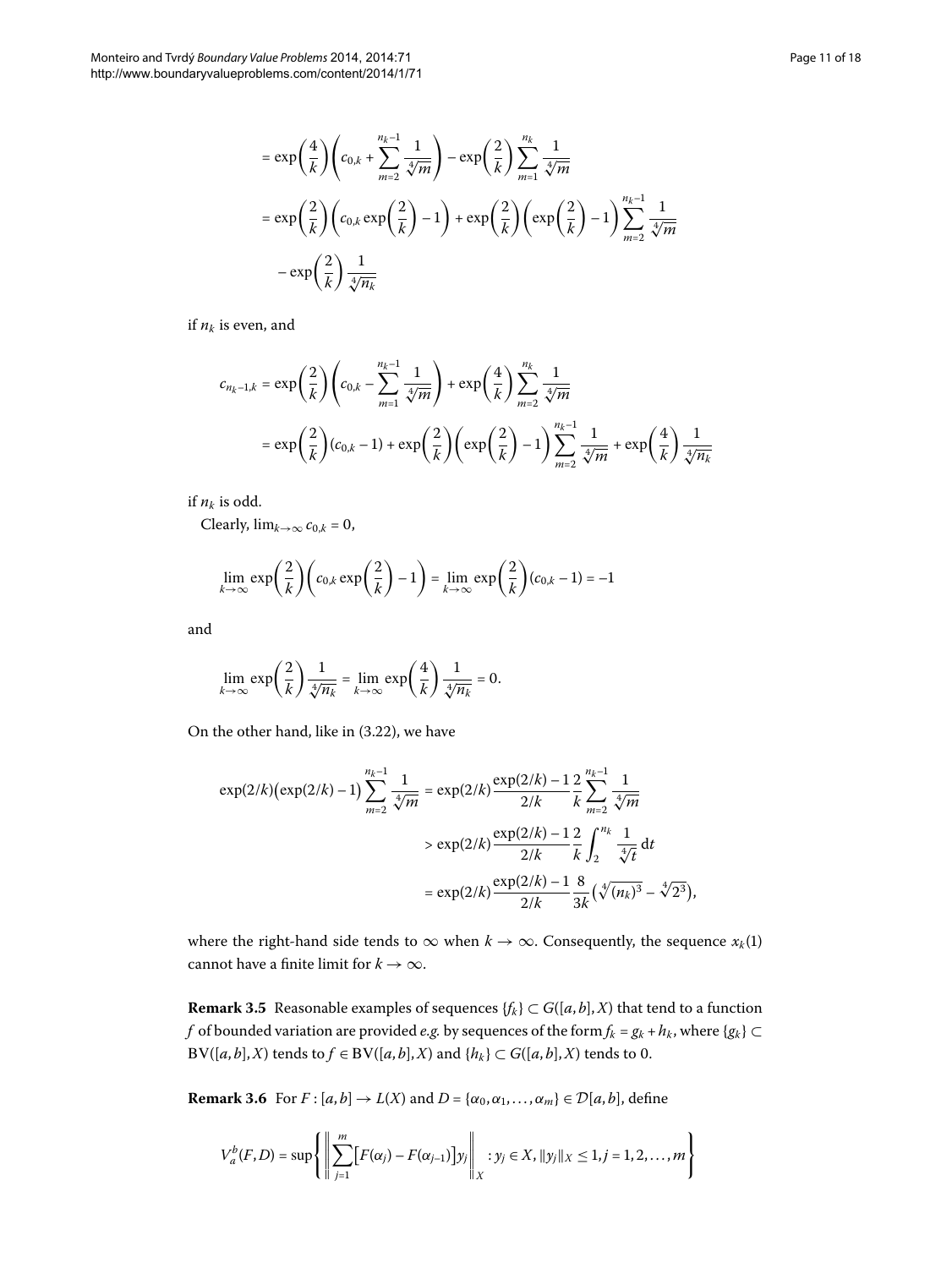and

$$
SV_a^b(F) = \sup \{V_a^b(F,D); D \in \mathcal{D}[a,b]\}.
$$

Then  $SV_a^b(F)$  $SV_a^b(F)$  $SV_a^b(F)$  is said to be the *semi-variation of* F on [a, b] (cf. e.g. [17]).<sup>b</sup> It is clear that if *F* ∈ BV([*a*, *b*], *L*(*X*)) then *F* has bounded semi-variation on [*a*, *b*] while the reversed implication is not true in general (*cf.* [18[,](#page-16-21) Theorem 2[\]](#page-16-11)). By [8] and [11], the Kurzweil-Stieltjes integral  $\int_a^b$  d[*A*]*x* is well defined when both functions, *A* and *x*, are regulated and *A* has bounded semi-variation. Therefore, the study of generalized linear differential equations has a good sense also when *A* is regulated and has bounded semi-variation instead of having  $A \in BV([a, b], X)$  $A \in BV([a, b], X)$  $A \in BV([a, b], X)$ , *cf[.](#page-4-4)* [9] and [10]. However, the possible extension of Theorem 3.1 to such a case remains open.

Analogously to operator valued functions, the semi-variation of a function  $f : [a, b] \rightarrow X$ could be defined using

$$
V_a^b(f, D)
$$
  
= sup  $\left\{ \left\| \sum_{j=1}^m F_j[f(\alpha_j) - f(\alpha_{j-1})] \right\|_X : F_j \in L(X), ||F_j||_{L(X)} \leq 1, j = 1, 2, ..., m \right\}.$ 

However, it may be shown that, in this case, *f* has a bounded semi-variation if and only *f* ∈ BV([*a*, *b*],*X*). Therefore, the possible replacement of the condition *f* ∈ BV([*a*, *b*],*X*) in Theorem 3[.](#page-4-4)1 by the requirement that  $f$  has a bounded semi-variation is not interesting.

## **4 Some applications**

## **Second-order measure equations**

Let *Y* be a Banach space,  $\widetilde{y}, \widetilde{z} \in Y$ ,  $P$ ,  $Q \in BV([a, b], L(Y))$  and  $g, h \in BV([a, b], Y)$ . Consider the following system of generalized linear differential equations:

<span id="page-11-1"></span><span id="page-11-0"></span>
$$
y(t) = \widetilde{y} + \int_{a}^{t} d[P]z + g(t) - g(a), \quad t \in [a, b],
$$
  
\n
$$
z(t) = \widetilde{z} + \int_{a}^{t} d[Q]y + h(t) - h(a), \quad t \in [a, b].
$$
\n(4.1)

Put *X* = *Y* × *Y* and  $\|(y, z)\|_X = \|y\|_Y + \|z\|_Y$  for  $(y, z) \in X$  and define functions  $A : [a, b] \rightarrow$ *L*(*X*) and  $f$  : [ $a$ ,  $b$ ]  $\rightarrow$  *X* by

$$
A(t)(y, z) = (P(t)z, Q(t)y) \in X \text{ and } f(t) = (g(t), h(t)) \in X
$$
  
for  $y, z \in Y$  and  $t \in [a, b].$  (4.2)

Clearly,

$$
||A(t)||_{L(X)} = ||P(t)||_{L(Y)} + ||Q(t)||_{L(Y)}
$$
 for  $t \in [a, b]$ ,  $var_a^b A \leq var_a^b P + var_a^b Q$ 

and system (4[.](#page-1-0)1) can be reformulated as (1.1), where  $\widetilde{x} = (\widetilde{y}, \widetilde{z})$  and  $x = (y, z)$  is a function with values in  $X$ [.](#page-1-2) One can verify that condition  $(1.2)$  is satisfied whenever one of the following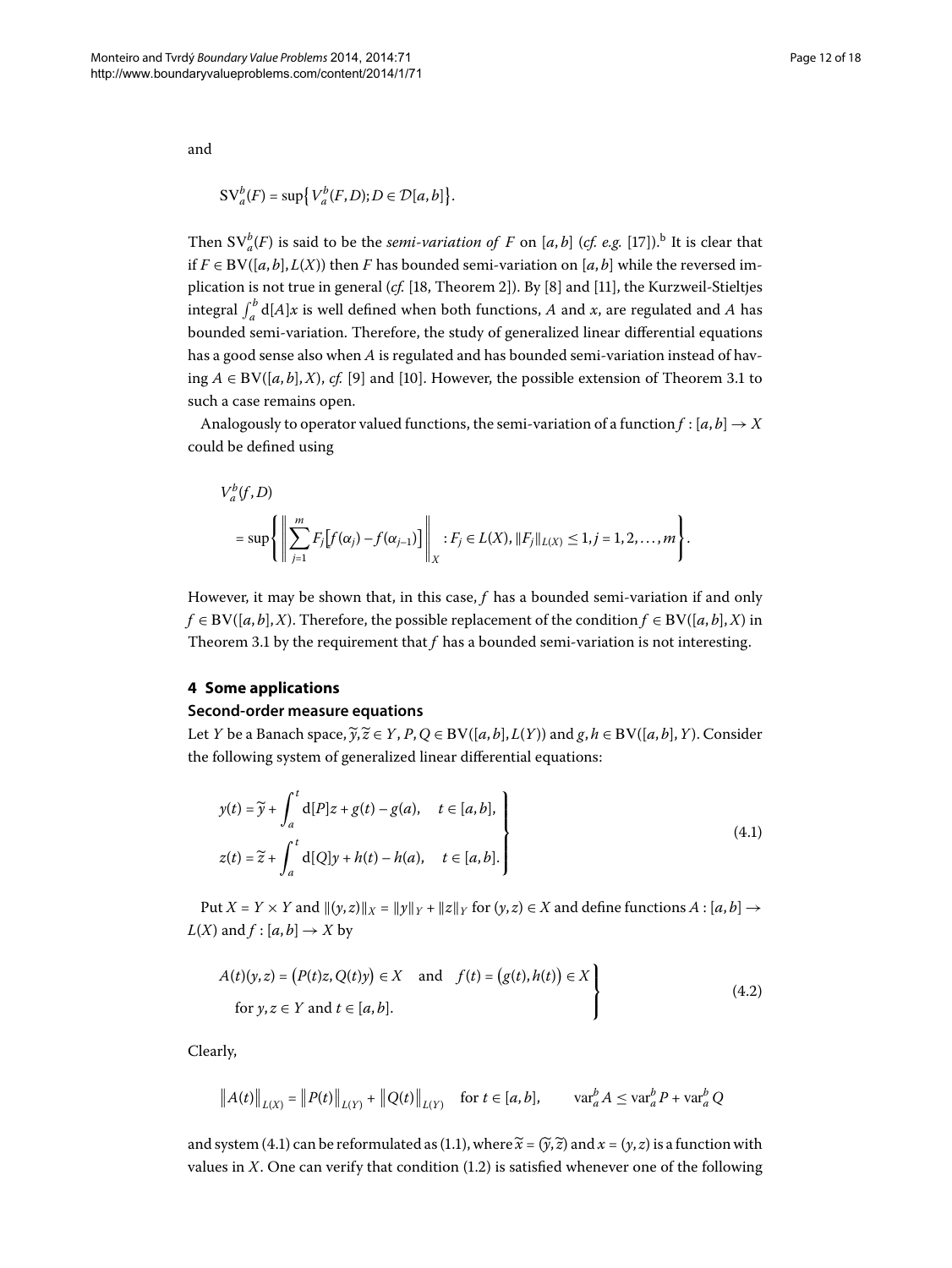conditions is true:

<span id="page-12-1"></span><span id="page-12-0"></span>
$$
\left[I_Y - \Delta^{-}Q(t)\Delta^{-}P(t)\right]^{-1} \in L(Y) \quad \text{for } t \in (a, b],\tag{4.3}
$$

$$
\left[I_Y - y\Delta^{-}P(t)\Delta^{-}Q(t)\right]^{-1} \in L(Y) \quad \text{for } t \in (a, b],\tag{4.4}
$$

where *IY* stands for the identity operator on *Y*.

Indeed, assume *e.g.* that (4.3) holds and let  $[I_X - \Delta^{-}A(t)]x = 0$  for some  $x = (y, z) \in X$  and  $t \in (a, b]$ . Then

$$
y - \Delta^{-}P(t)z = 0 \quad \text{and} \quad z - \Delta^{-}Q(t)y = 0,
$$
\n
$$
(4.5)
$$

*i.e.*

$$
y = \Delta^{-} P(t) z \quad \text{and} \quad \left[ I_Y - \Delta^{-} Q(t) \Delta^{-} P(t) \right] z = 0. \tag{4.6}
$$

By (4[.](#page-12-0)3) the latter equality can happen only if  $z = 0$ . Consequently  $y = 0$ , and hence  $x = 0$ , as well. Similarly, we would show that  $[I_X - \Delta^{-}A(t)]x = 0$  implies  $x = 0$  also in the case that (4.4) is satisfied. This shows that the operator  $I_X - \Delta^- A(t)$  is injective.

To prove its surjectivity, assume first (4.3) and let  $(u, v) \in X$  be given. Put

$$
z = (\big[ I_Y - \Delta^- Q(t) \Delta^- P(t) \big]^{-1} \big) \big( v + \Delta^- Q(t) u \big) \quad \text{and} \quad y = u + \Delta^- P(t) z.
$$

Then,  $y - \Delta^{-}P(t)z = u$  and

<span id="page-12-3"></span>
$$
z - \Delta^{-} Q(t) y = z - \Delta^{-} Q(t) \Delta^{-} P(t) z - \Delta^{-} Q(t) u
$$

$$
= [I_Y - \Delta^{-} Q(t) \Delta^{-} P(t)] z - \Delta^{-} Q(t) u = v,
$$

that is,  $[I_X - \Delta^{-}A(t)]x = (u, v)$  for  $x = (y, z)$ . Similarly, we can show that for each  $(u, v) \in X$ there is  $x \in X$  such that  $[I_X - \Delta^{-}A(t)]x = (u, v)$  also in the case that (4.4) is satisfied. The operator  $I_X - \Delta^- A(t)$  is surjective. To summarize, according to the Banach theorem, the operator  $I_X - \Delta^- A(t)$  possesses a bounded  $[I_X - \Delta^- A(t)]^{-1}$ .

Now, consider the systems

<span id="page-12-2"></span>
$$
y_k(t) = \widetilde{y}_k + \int_a^t d[P_k] z_k + g_k(t) - g_k(a), \quad t \in [a, b], k \in \mathbb{N},
$$
  

$$
z_k(t) = \widetilde{z}_k + \int_a^t d[Q_k] y_k + h_k(t) - h_k(a), \quad t \in [a, b], k \in \mathbb{N},
$$
 (4.7)

 $\text{where } \widetilde{\mathbf{y}}_k, \widetilde{\mathbf{z}}_k \in Y, P_k, Q_k \in BV([a, b], L(Y)), g_k, h_k \in G([a, b], Y) \text{ and } k \in \mathbb{N}. \text{ Assume that (4.3)}$  $\text{where } \widetilde{\mathbf{y}}_k, \widetilde{\mathbf{z}}_k \in Y, P_k, Q_k \in BV([a, b], L(Y)), g_k, h_k \in G([a, b], Y) \text{ and } k \in \mathbb{N}. \text{ Assume that (4.3)}$  $\text{where } \widetilde{\mathbf{y}}_k, \widetilde{\mathbf{z}}_k \in Y, P_k, Q_k \in BV([a, b], L(Y)), g_k, h_k \in G([a, b], Y) \text{ and } k \in \mathbb{N}. \text{ Assume that (4.3)}$ or  $(4.4)$  is true and

$$
\lim_{k \to \infty} \|\widetilde{y}_k - \widetilde{y}\|_Y = 0, \qquad \lim_{k \to \infty} \|\widetilde{z}_k - \widetilde{z}\|_Y = 0,
$$
\n(4.8)

$$
\lim_{k \to \infty} \left( 1 + \text{var}_a^b P_k + \text{var}_a^b Q_k \right) \left( \| P_k - P \|_{\infty} + \| Q_k - Q \|_{\infty} \right) = 0 \tag{4.9}
$$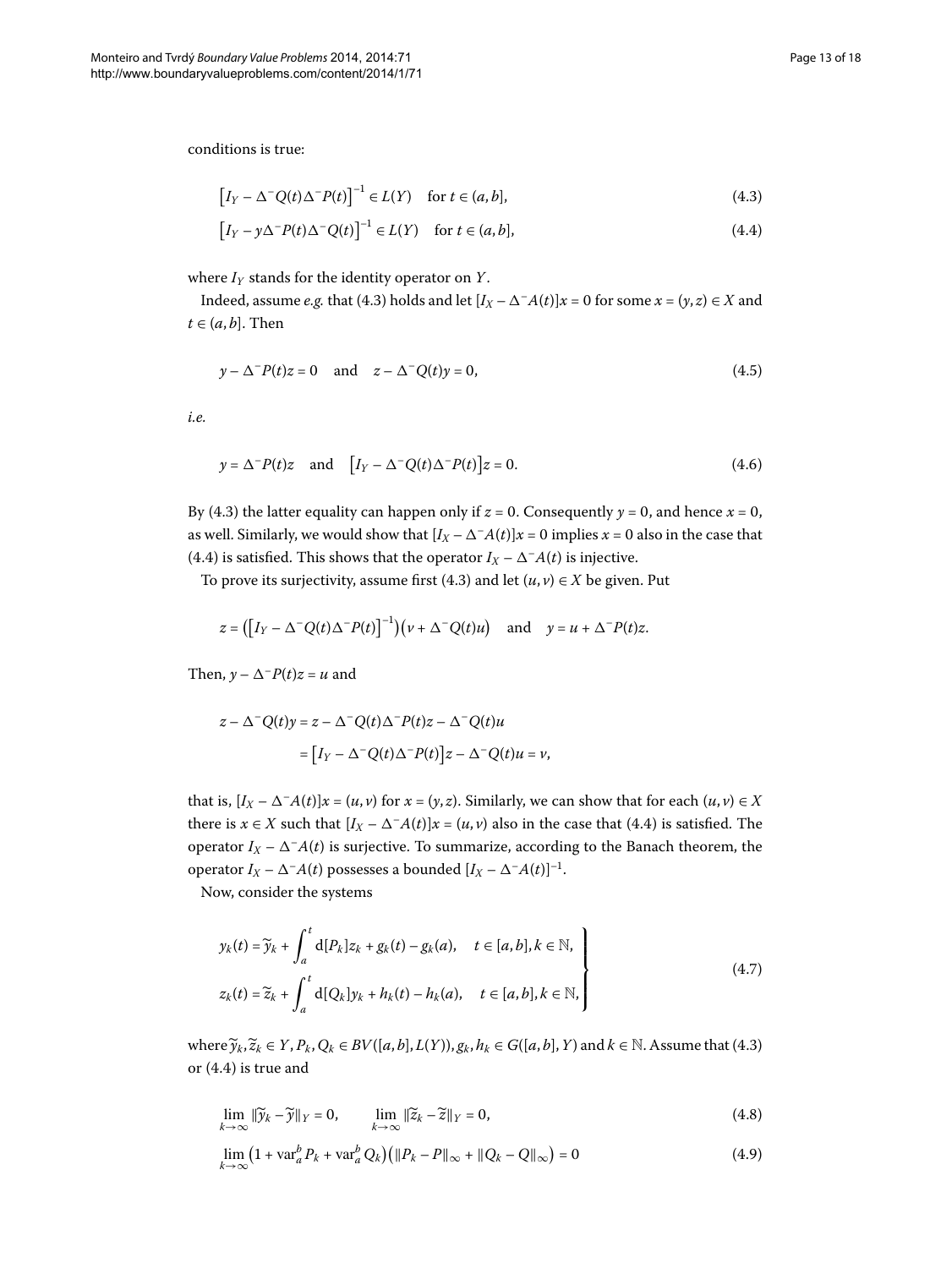<span id="page-13-0"></span>
$$
\lim_{k \to \infty} \left( 1 + \text{var}_a^b P_k + \text{var}_a^b Q_k \right) \left( \|g_k - g\|_{\infty} + \|h_k - h\|_{\infty} \right) = 0. \tag{4.10}
$$

Define  $A_k$ :  $[a, b] \to L(X)$  and  $f_k$ :  $[a, b] \to X$  for  $k \in \mathbb{N}$  like *A* and *f* in (4[.](#page-11-1)2) (however, replace *P*, *Q*, *g*, and *h* by  $P_k$ ,  $Q_k$ ,  $g_k$  and  $h_k$ , respectively). It is easy to see that then the assumptions of Theorem 3[.](#page-6-4)2 are satisfied. Therefore, we can state the following assertion.

**Corollary 4[.](#page-12-2)1** Assume that (4.3) or (4.4) holds and that (4.8)-(4.10) are satisfied. Then *system* (4.1) *has a unique solution*  $(y, z) \in BV([a, b], Y \times Y)$  *on* [a, b]. Moreover, for each  $k \in \mathbb{N}$  *sufficiently large, the system* (4[.](#page-12-3)7) *has a unique solution*  $(y_k, z_k) \in G([a, b], Y \times Y)$  *on*  $[a, b]$  *and* 

<span id="page-13-1"></span>
$$
\lim_{k\to\infty} \left( \|y_k - y\|_{\infty} + \|z_k - z\|_{\infty} \right) = 0.
$$

In [[\]](#page-17-0), Meng and Zhang investigated the continuous dependence on a parameter *k* for second-order linear measure differential equations of the form

<span id="page-13-3"></span>
$$
dy^{\bullet} + d[\mu_k(t)]y = 0, \quad t \in [0,1], \qquad y(0) = \widetilde{y}, \qquad y^{\bullet}(0) = \widetilde{z}, \quad k \in \mathbb{N}, \tag{4.11}
$$

where  $\mu_k$  are normalized measures on [0,1] (generated by functions of bounded variation on [0,1] and right-continuous in (0,1)),  $\widetilde{y}, \widetilde{z} \in \mathbb{R}$  and  $y^{\bullet}$  stands for the generalized rightderivative of *y*. The main result of [19[\]](#page-17-0) is Theorem 1.1, which states that the weak<sup>\*</sup> convergence  $\mu_k \to \mu$  implies the uniform convergence  $\gamma_k \rightrightarrows \gamma$  of the corresponding solutions, the weak $^*$  convergence  $y_k^{\bullet} \to y^{\bullet}$  and the ending velocity convergence  $y_k^{\bullet}(1) \to y^{\bullet}(1)$ .

Notice that our systems (4[.](#page-12-3)7) reduce to (4.11) when  $[a, b] = [0, 1]$ ,  $X = \mathbb{R}$ ,  $P_k(t) = t$  and  $Q_k(t) = \mu_k(t)$  for  $t \in [0,1]$  $t \in [0,1]$  $t \in [0,1]$  and both  $g_k$  and  $h_k$  are constant [19, Definition 3.1]. Similarly, if, in addition,  $P(t) = t$  and  $Q(t) = \mu(t)$  for  $t \in [0,1]$  and both *g* and *h* are constant, then system  $(4.1)$  reduces to the second-order linear measure differential equation of the form

$$
dy^{\bullet} + d[\mu(t)]y = 0, \quad t \in [0,1], \qquad y(0) = \widetilde{y}, \qquad y^{\bullet}(0) = \widetilde{z}, \quad k \in \mathbb{N}, \tag{4.12}
$$

where  $\mu$  is a normalized measure on [0,1] and  $\tilde{y}, \tilde{z} \in \mathbb{R}$ . Obviously, both existence con-ditions (4[.](#page-12-0)3) and (4.4) are now satisfied. In view of this, assuming that  $\mu$  and  $\mu_k$  have a bounded variation on  $[0, 1]$  and

$$
\lim_{k\to\infty}\left(1+\text{var}_0^1\,\mu_k\right)\|\mu_k-\mu\|_{\infty}=0,
$$

it follows from our Corollary 4[.](#page-13-2)1 that

$$
\lim_{k \to \infty} \left( \|y_k - y\|_{\infty} + \left\|y_k^{\bullet} - y^{\bullet}\right\|_{\infty} \right) = 0
$$

holds for the corresponding solutions of  $(4.11)$  and  $(4.12)$ .

Thus, in comparison with Theorem 1.1 in [19], our convergence assumptions are partially stronger. The reason is that our result includes also the uniform convergence of the sequence {y **\***}. On the other hand, the weak\* convergence which appears in [19[\]](#page-17-0) includes the uniform boundedness of the variations  $\text{var}_0^1 \mu_k$  (*cf. e.g.* [20, Lemma 2.4] or [21, Section 26]) which is not required in our case.

<span id="page-13-2"></span>and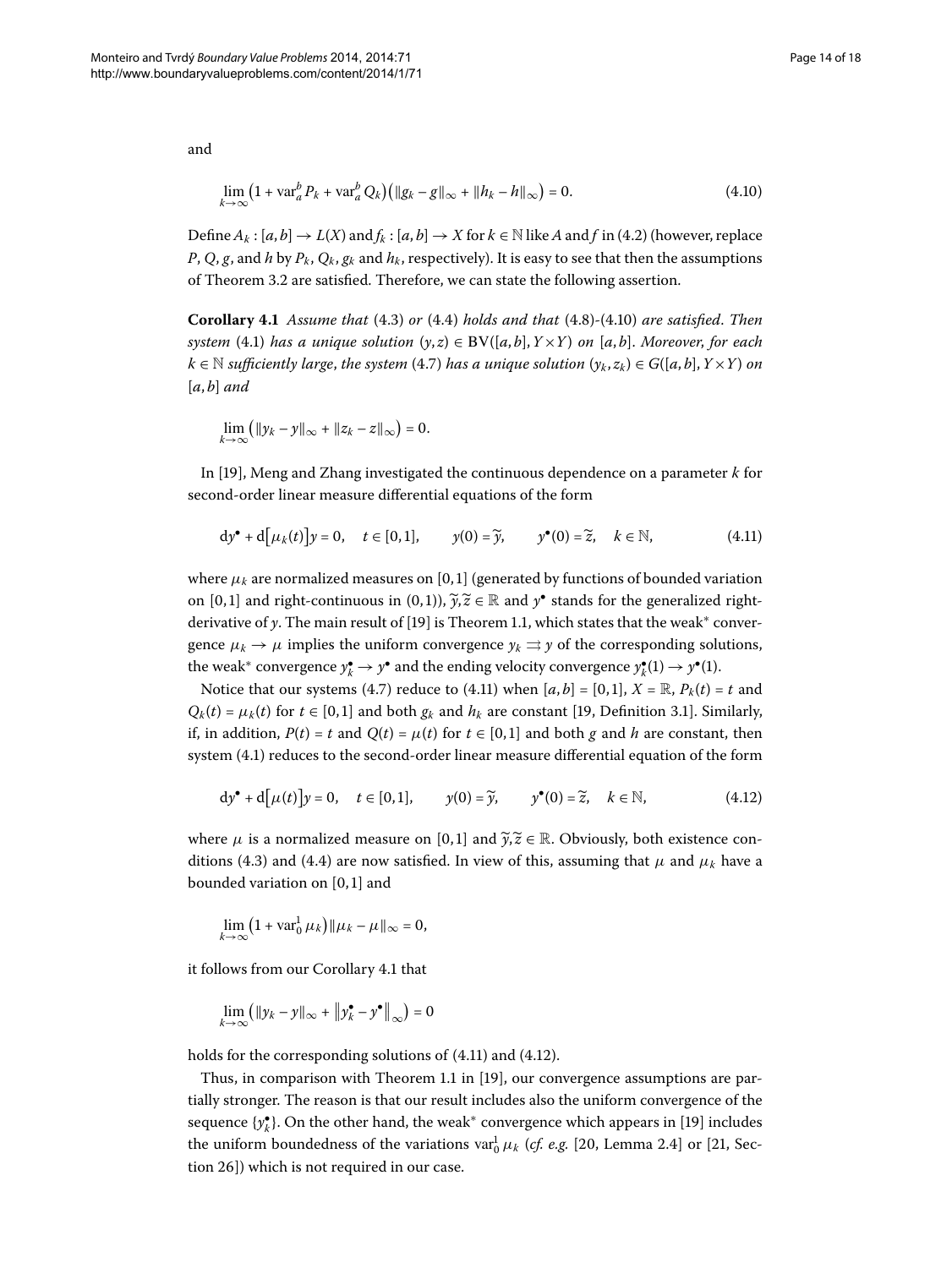### **Linear dynamic equations on time scales**

Let us recall some basics of the theory of dynamic equations on time scales. A nonempty closed subset  $\mathbb T$  of  $\mathbb R$  is called *time scale*. For given  $a, b \in \mathbb T$ , we put  $[a, b]_{\mathbb T} = [a, b] \cap \mathbb T$ . For  $t \in \mathbb{T}$ , we define

<span id="page-14-0"></span>
$$
\rho(t) := \sup[a, t) \cap \mathbb{T} \quad \text{and} \quad \sigma(t) := \inf(t, b] \cap \mathbb{T}.
$$

The point  $t \in \mathbb{T}$  is said to be *right-dense* if  $\sigma(t) = t$ , while it is *left-dense* if  $\rho(t) = t$ . A func- $\text{tion } f : [a, b]_{\mathbb{T}} \to \mathbb{R}^m$  is *rd-continuous* in  $[a, b]_{\mathbb{T}}$  if *f* is continuous at every right-dense point of  $[a, b]_{\mathbb{T}}$  and there exists  $f(t-)$  for every left-dense point  $t \in [a, b]_{\mathbb{T}}$  (see *e.g.* [22]).

Let us consider the linear dynamic equation

$$
y^{\Delta}(t) = P(t)y(t) + h(t), \qquad y(a) = \widetilde{y}, \quad t \in [a, b]_{\mathbb{T}}, \tag{4.13}
$$

where  $\widetilde{y} \in \mathbb{R}^m$  and  $P : [a, b]_{\mathbb{T}} \to L(\mathbb{R}^m)$ ,  $h : [a, b]_{\mathbb{T}} \to \mathbb{R}^m$  are rd-continuous functions and  $y^{\Delta}$  stands for the  $\Delta$ -derivative. By a solution of (4.13) we understand a function  $y$  : [ $a$ , $b$ ] $\text{T}$   $\rightarrow$   $\mathbb{R}$ <sup>*m*</sup> satisfying the integral equation

$$
y(t) = \widetilde{y} + \int_a^t [P(s)y(s) + h(s)] \Delta s, \quad t \in [a, b]_{\mathbb{T}},
$$

where the integral is the Riemann  $\Delta$ -integral defined *e.g.* in [22[\]](#page-17-3).

As noticed by Slavík (see [23[,](#page-17-4) Theorem 5]), the Riemann  $\Delta$ -integral can be regarded as a special case of the Kurzweil-Stieltjes integral. More precisely:

*Let*  $f$  :  $[a,b]_{\mathbb{T}} \to \mathbb{R}^m$  *be an rd-continuous function and* 

$$
\widetilde{\sigma}(t) := \inf[t, b] \cap \mathbb{T} \quad \text{for } t \in [a, b],
$$
\n
$$
F_1(t) = \int_a^t f(s) \Delta s \quad \text{for } t \in [a, b]_{\mathbb{T}}
$$

*and*

<span id="page-14-2"></span>
$$
F_2(t) = \int_a^t f(\widetilde{\sigma}(s)) d[\widetilde{\sigma}(s)] \quad \text{for } t \in [a, b].
$$

*Then*  $F_2(t) = F_1(\widetilde{\sigma}(t))$  *holds for*  $t \in [a, b]$ .

As a consequence, a relationship between the solutions of  $(4.13)$  and generalized linear differential equations can be deduced.

**Proposition 4.2** [\[](#page-17-4)23, Theorem 12] *If y* :  $[a, b]_T \rightarrow \mathbb{R}^m$  *is a solution of* (4.13) *then* 

<span id="page-14-1"></span>
$$
x = y \circ \widetilde{\sigma} y : [a, b] \to \mathbb{R}^m
$$

*is a solution of* (1.1), where

$$
A(t) = \int_{a}^{t} P(\tilde{\sigma}(s)) d[\tilde{\sigma}(s)] \quad \text{for } t \in [a, b] \quad \text{and}
$$
\n
$$
f(t) = \int_{a}^{t} h(\tilde{\sigma}(s)) d[\tilde{\sigma}(s)] \quad \text{for } t \in [a, b].
$$
\n(4.14)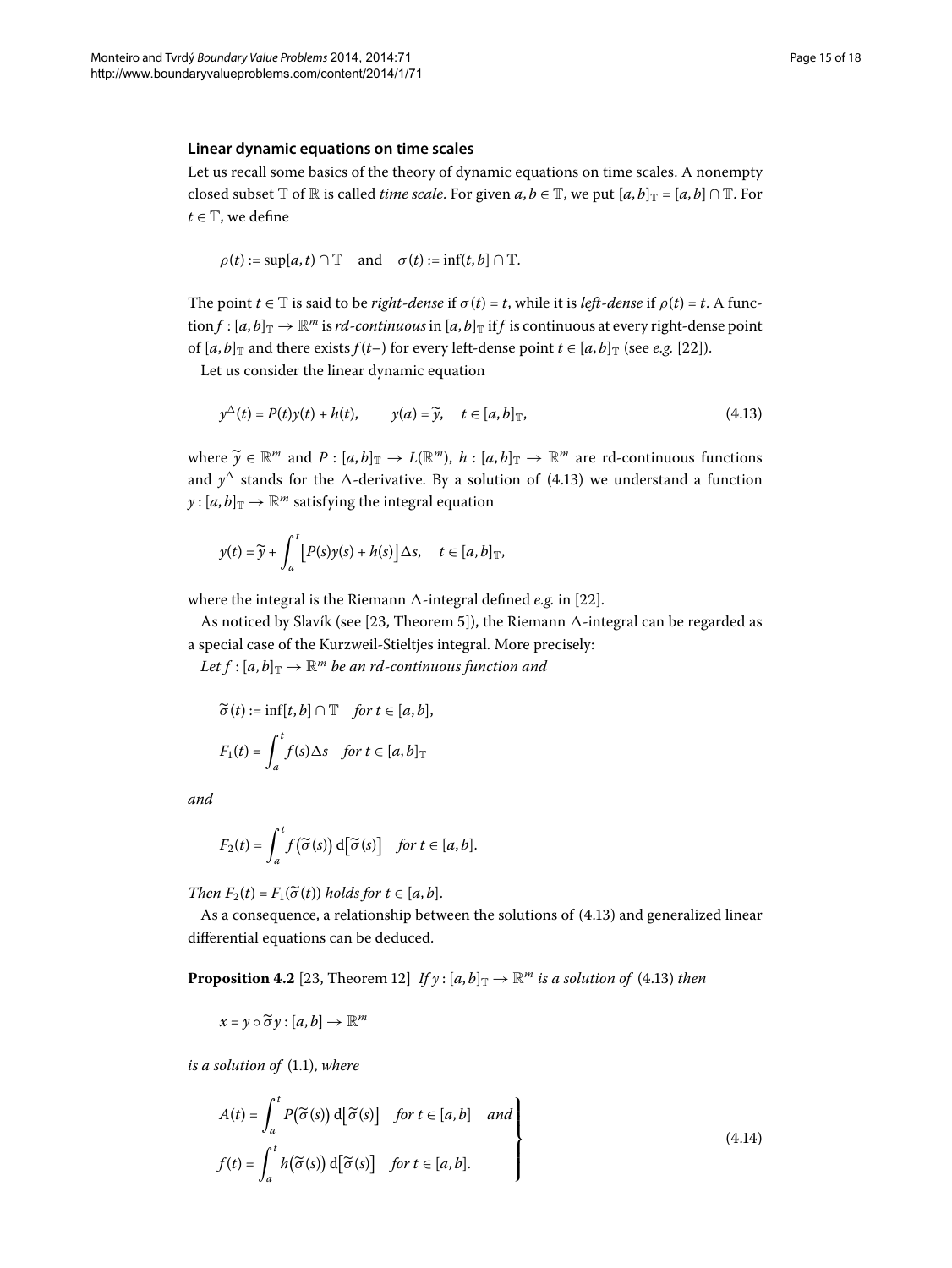*Symmetrically, if*  $x$  :  $[a, b] \rightarrow \mathbb{R}^m$  *is a solution of* (1[.](#page-1-0)1), *with A and f* given by (4.14), *then*  $y$  :  $[a,b]_{\mathbb{T}} \to \mathbb{R}^m$  *defined by*  $y(t) = x(t)$  *for*  $t \in [a,b]_{\mathbb{T}}$  *is a solution of* (4[.](#page-14-0)13).

<span id="page-15-3"></span>It is important to mention that, thanks to the properties of  $\widetilde{\sigma}$  :  $[a, b] \rightarrow [a, b]$ <sub>T</sub>, the functions  $A : [a, b] \to L(\mathbb{R}^n)$  and  $f : [a, b] \to \mathbb{R}^n$  given by (4[.](#page-14-1)14) are well defined, left-continuous and of bounded variation on [*a*, *b*].

Using the correspondence stated in Proposition 4[.](#page-6-4)2 and Theorem 3.2 we obtain the following result.

**Theorem 4.3** Let  $P, P_k : [a, b]_{\mathbb{T}} \to L(\mathbb{R}^m)$ ,  $h, h_k : [a, b]_{\mathbb{T}} \to \mathbb{R}^m$  for  $k \in \mathbb{N}$  be rd-continuous functions in  $[a, b]_{\mathbb{T}}$  and let  $\widetilde{y}, \widetilde{y}_k \in \mathbb{R}^m$ ,  $k \in \mathbb{N}$ , be given. Assume that

<span id="page-15-1"></span><span id="page-15-0"></span>
$$
\lim_{k \to \infty} \|\widetilde{\mathbf{y}}_k - \widetilde{\mathbf{y}}\|_{\mathbb{R}^m} = 0,\tag{4.15}
$$

<span id="page-15-2"></span>
$$
\lim_{k \to \infty} \left[ 1 + \sup_{t \in [a,b]_{\mathbb{T}}} \| P_k(t) \|_{L(\mathbb{R}^m)} \right] \sup_{t \in [a,b]_{\mathbb{T}}} \left\| \int_a^t (P_k(s) - P(s)) \Delta s \right\|_{L(\mathbb{R}^m)} = 0,
$$
\n
$$
\lim_{k \to \infty} \left[ 1 + \sup_{t \in [a,b]_{\mathbb{T}}} \| P_k(t) \|_{L(\mathbb{R}^m)} \right] \sup_{t \in [a,b]_{\mathbb{T}}} \left\| \int_a^t (h_k(s) - h(s)) \Delta s \right\|_{\mathbb{R}^m} = 0.
$$
\n(4.16)

*Then initial value problem* (4.13) *has a solution y, the initial value problems* 

$$
y_k^{\Delta}(t) = P_k(t)y_k(t) + h_k(t), \qquad y_k(a) = \widetilde{y}_k, \quad t \in [a, b]_{\mathbb{T}}
$$
\n
$$
(4.17)
$$

*have solutions*  $y_k$  *for all*  $k \in \mathbb{N}$ *, and* 

$$
\lim_{k\to\infty}\sup_{t\in[a,b]_{\mathbb{T}}}\|\mathcal{y}_k(t)-\mathcal{y}(t)\|_{\mathbb{R}^m}=0.
$$

*Proof* For each  $k \in \mathbb{N}$  and  $t \in [a, b]$ , define

$$
A_k(t) = \int_a^t P_k(\widetilde{\sigma}(s)) d[\widetilde{\sigma}(s)] \quad \text{and} \quad f_k(t) = \int_a^t h_k(\widetilde{\sigma}(s)) d[\widetilde{\sigma}(s)]. \tag{4.18}
$$

It is not difficult to see that, if  $a \leq c < d \leq b$ , then

$$
\left\|A_k(d)-A_k(c)\right\|_{L(\mathbb{R}^m)}=\left\|\int_c^d P_k(\widetilde{\sigma}(s))\,d\big[\widetilde{\sigma}(s)\big]\right\|_{L(\mathbb{R}^m)}\leq \left(\sup_{t\in [a,b]_{\mathbb{T}}} \left\|P_k(t)\right\|_{L(\mathbb{R}^m)}\right)(\text{var}_c^d\,\widetilde{\sigma}),
$$

and, consequently,

$$
\mathrm{var}_{a}^{b} A_{k} \leq \Big( \sup_{t \in [a,b]_{\mathbb{T}}} \big\| P_{k}(t) \big\|_{L(\mathbb{R}^{m})} \Big) (\mathrm{var}_{a}^{b} \widetilde{\sigma}), \quad k \in \mathbb{N}.
$$

On the other hand,

$$
||A_k - A||_{\infty} = \sup_{t \in [a,b]} \left\| \int_a^{\widetilde{\sigma}(t)} (P_k(s) - P(s)) \Delta s \right\|_{L(\mathbb{R}^m)} \leq \sup_{t \in [a,b]_{\mathbb{T}}} \left\| \int_a^t (P_k(s) - P(s)) \Delta s \right\|_{L(\mathbb{R}^m)}
$$

.

and, analogously,

$$
||f_k - f||_{\infty} \leq \sup_{t \in [a,b]_{\mathbb{T}}} \left\| \int_a^t (h_k(s) - h(s)) \Delta s \right\|_{\mathbb{R}^m}
$$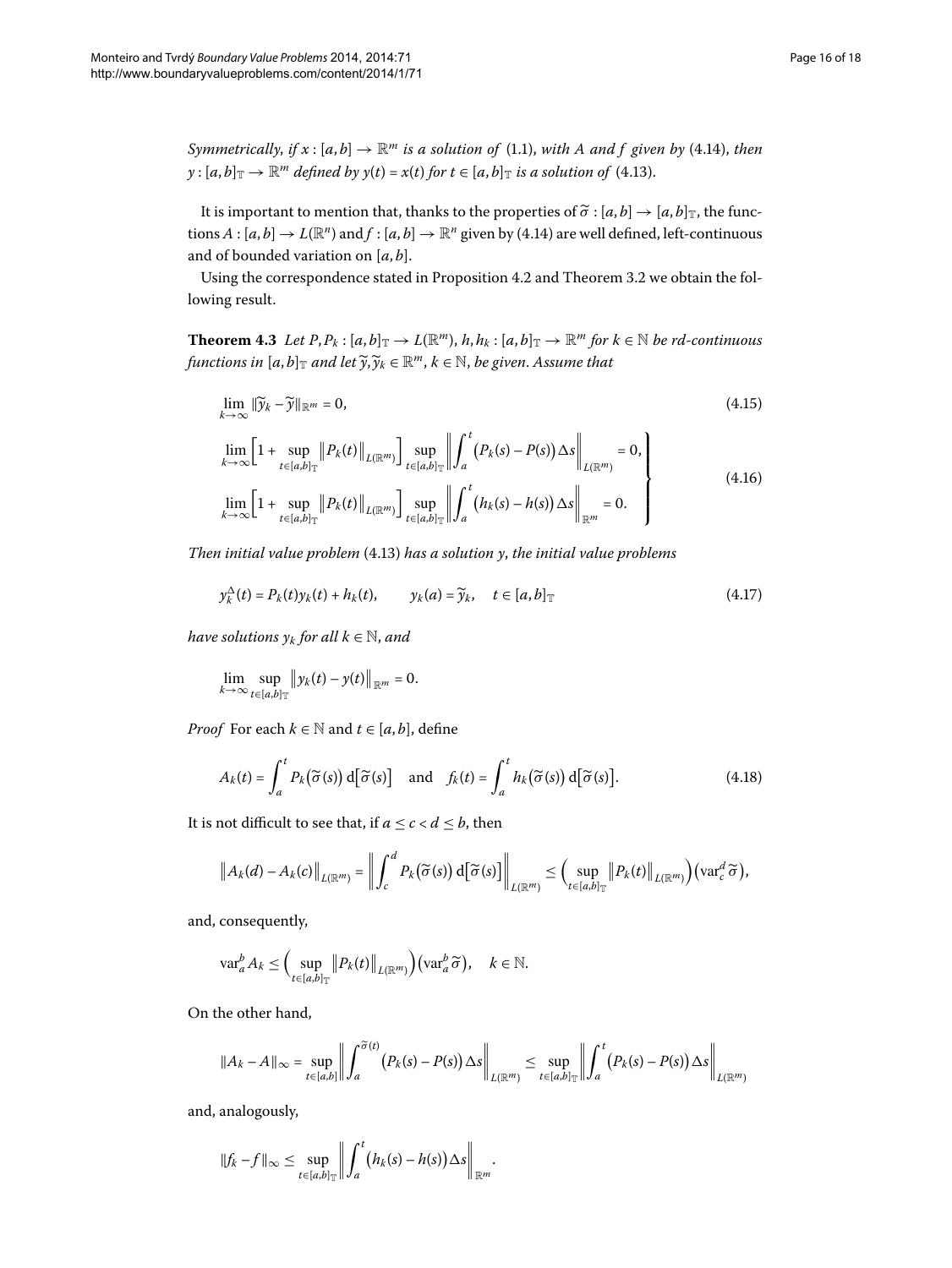These estimates, together with  $(4.15)$  $(4.15)$  $(4.15)$  and  $(4.16)$  imply that the assumptions of Theo-rem 3[.](#page-2-0)2 are satisfied. Therefore, the uniform convergence of solutions  $x_k$  of equation (1.5) to the solution  $x$  of (1[.](#page-15-2)1) follows. Since by Proposition 4.2 the solutions of (4.13) and (4.17) are, respectively, obtained as the restriction of *x* and  $x_k$  to  $[a, b]_{\mathbb{T}}$ , the proof is complete.  $\Box$ 

**Remark 4[.](#page-15-3)4** It is worth to mention that Theorem 4.3 given above encompasses Theorem  $5.5$  from  $[12]$  $[12]$ . This is due to the fact that the weighted convergence assumptions in [12[,](#page-16-13) Theorem 5.5] involves not only the supremum sup<sub>*t*∈[*a*,*b*]<sub>T</sub>  $||P_k(t)||_{L(\mathbb{R}^m)}$ , but also</sub>  $\sup_{t \in [a,b]_{\mathbb{T}}} ||h_k(t)||_{\mathbb{R}^m}$ .

#### <span id="page-16-1"></span><span id="page-16-0"></span>**Competing interests**

The authors declare that they have no competing interests.

#### **Authors' contributions**

The authors contributed equally to the manuscript and read and approved the final draft.

#### **Author details**

<span id="page-16-20"></span><span id="page-16-18"></span><sup>1</sup>Mathematical Institute, Academy of Sciences of Czech Republic, Žitná 25, Praha, 115 67, Czech Republic. <sup>2</sup>Mathematical Institute, Academy of Sciences of Czech Republic, Žitná 25, Praha, 115 67, Czech Republic.

#### **Acknowledgements**

<span id="page-16-2"></span>GA Monteiro has bee supported by the Institutional Research Plan No. AV0Z10190503 and by the Academic Human Resource Program of the Academy of Sciences of the Czech Republic and M Tvrdý has been supported by the grant No. 14-06958S of the Grant Agency of the Czech Republic and by the Institutional Research Plan No. AV0Z10190503. The authors sincerely thank Ivo Vrkoč for his valuable contribution to this paper.

- <span id="page-16-4"></span><span id="page-16-3"></span>**Endnotes**<br>a [x] stands, as usual, for the integer part of the nonnegative real number x.
- b Sometimes it is called also the B-variation of F on [a, b] (with respect to the bilinear triple  $B = (L(X), X, X)$ , cf. e.g. [[8](#page-16-9)]).

#### <span id="page-16-6"></span><span id="page-16-5"></span>Received: 20 January 2014 Accepted: 13 March 2014 Published: 26 Mar 2014

#### <span id="page-16-8"></span><span id="page-16-7"></span>**References**

- 1. Kurzweil, J, Vorel, Z: Continuous dependence of solutions of differential equations on a parameter. Czechoslov. Math. J. 7(82), 568-583 (1957)
- <span id="page-16-9"></span>2. Krasnoselskij, MA, Krein, SG: On the averaging principle in nonlinear mechanics. Usp. Mat. Nauk 10(3), 147-152 (1955) (in Russian)
- <span id="page-16-12"></span><span id="page-16-10"></span>3. Kurzweil, J: Generalized ordinary differential equation and continuous dependence on a parameter. Czechoslov. Math. J. 7(82), 418-449 (1957)
- <span id="page-16-11"></span>4. Kurzweil, J: Generalized Ordinary Differential Equations: Not Absolutely Continuous Solutions. Series in Real Analysis, vol. 11. World Scientific, Singapore (2012)
- <span id="page-16-13"></span>5. Schwabik, Š: Generalized Ordinary Differential Equations. World Scientific, Singapore (1992)
- <span id="page-16-14"></span>6. Schwabik, Š, Tvrdý, M, Vejvoda, O: Differential and Integral Equations: Boundary Value Problems and Adjoints. Academia, Praha (1979)
- 7. Ashordia, M: On the correctness of linear boundary value problems for systems of generalized ordinary differential equations. Proc. Georgian Acad. Sci., Math. 1, 385-394 (1993)
- <span id="page-16-15"></span>8. Schwabik, Š: Abstract Perron-Stieltjes integral. Math. Bohem. 121, 425-447 (1996)
- 9. Schwabik, Š: Linear Stieltjes integral equations in Banach spaces. Math. Bohem. 124, 433-457 (1999)
- <span id="page-16-17"></span><span id="page-16-16"></span>10. Schwabik, Š: Linear Stieltjes integral equations in Banach spaces II. Operator valued solutions. Math. Bohem. 125, 431-454 (2000)
- 11. Monteiro, GA, Tvrdý, M: On Kurzweil-Stieltjes integral in Banach space. Math. Bohem. 137, 365-381 (2012)
- <span id="page-16-21"></span><span id="page-16-19"></span>12. Monteiro, GA, Tvrdý, M: Generalized linear differential equations in a Banach space: continuous dependence on a parameter. Discrete Contin. Dyn. Syst. 33(1), 283-303 (2013). doi:[10.3934/dcds.2013.33.283](http://dx.doi.org/10.3934/dcds.2013.33.283)
- 13. Opial, Z: Continuous parameter dependence in linear systems of differential equations. J. Differ. Equ. 3, 571-579 (1967)
- 14. Dudley, RM, Norvaiša, R: Concrete Functional Calculus. Springer Monographs in Mathematics. Springer, New York (2011)
- 15. Kiguradze, IT: Boundary value problems for systems of ordinary differential equations. Itogi Nauki Tekh., Ser. Sovrem. Probl. Mat., Noveishie Dostizh. 30, 3-103 (1987) (in Russian). English transl.: J. Sov. Math. 43, 2259-2339 (1988)
- 16. Hakl, R, Lomtatidze, A, Stavrolaukis, IP: On a boundary value problem for scalar linear functional differential equations. Abstr. Appl. Anal. 2004(1), 45-67 (2004). doi:[10.1155/S1085337504309061](http://dx.doi.org/10.1155/S1085337504309061)
- 17. Hönig, CS: Volterra Stieltjes-Integral Equations. Mathematics Studies, vol. 16. Elsevier, Amsterdam (1975)
- 18. Thorp, BLD: On the equivalence of certain notions of bounded variation. J. Lond. Math. Soc. 43, 247-252 (1968)